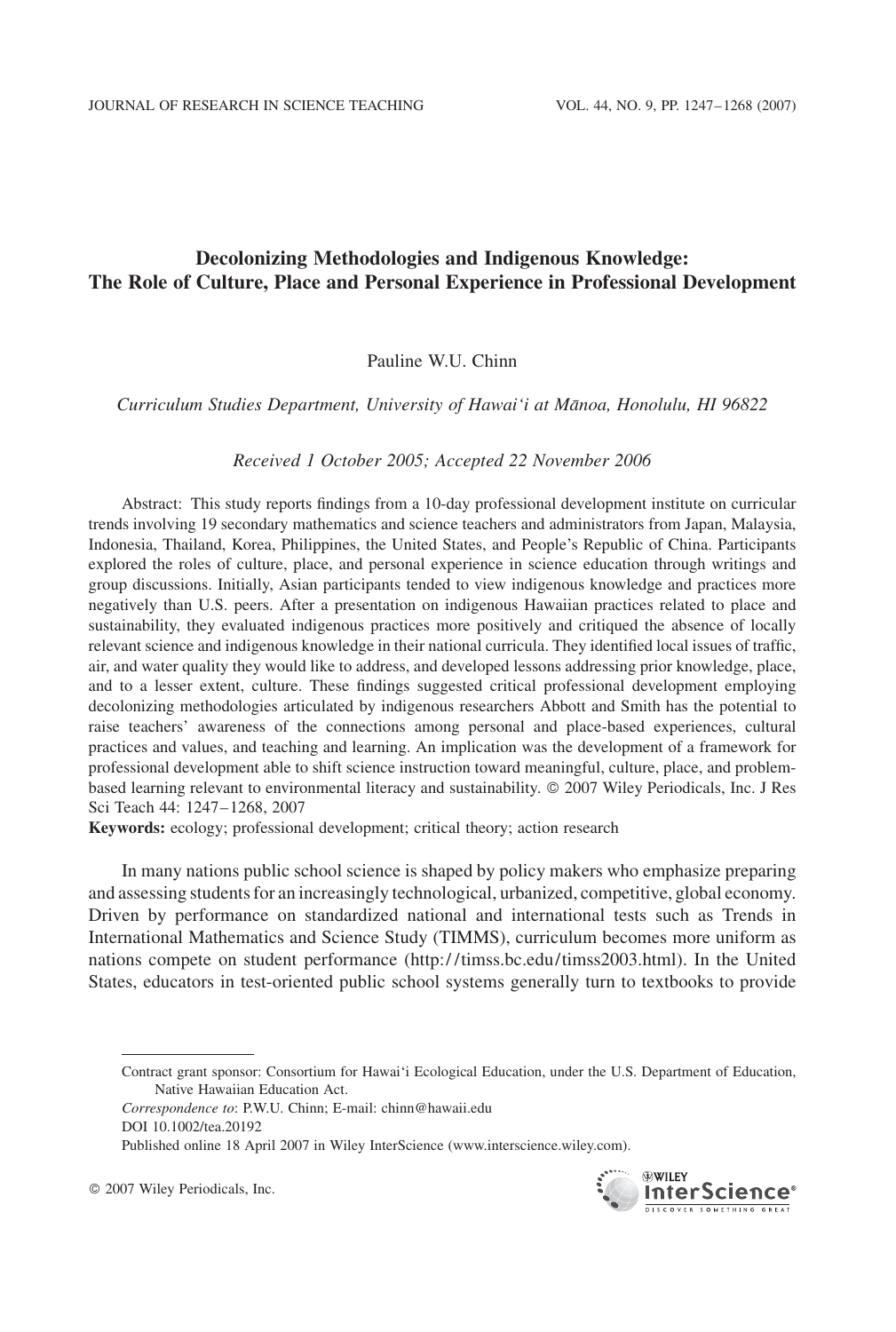science content meeting these objectives. The huge, profit-driven publishing companies that dominate the textbook market provide science materials shaped with one eye on policy and the other on their largest markets. When science curriculum is determined by concerns that reside outside of communities, especially those of nonmainstream or indigenous populations, the teaching of science tends to be separated from learners' experiences, local science issues, and traditional ecological knowledge (Kawagley, 1999; Snively & Corsiglia, 2000).

It may be argued that science education needs to focus more, not less, on real-world issues based in students' lives and communities. Science studies connecting science and society provide opportunities for personally meaningful, experiential, inquiry and place-based learning fundamental to scientific and environmental literacy. Teacher education focused on real-world science is appropriate from a learning standpoint and urgent from a societal standpoint as evidence accumulates that human activities are driving environmental and evolutionary change (Palumbi, 2001; Mapping Human Impacts on the Biospeher, www.globio.info/). In light of studies concluding that ''human activities have at least doubled the transfer of nitrogen from the atmosphere into the land-based biological nitrogen cycle'' (p. 146, Vitousek, Aber, Howarth, Likens, Matson, Schindler, Schlesinger, & Tilman, 1997), U.S. agencies call for research on how different societies respond to environmental change (Human Dimensions of Global Change, www.usgcrp.gov/usgcrp/ProgramElements/human.htm).

Emerging as a transdisciplinary field in education (Fain, 2004; Gruenewald, 2003), science learning associated with place develops the ecosystems knowledge integrating humans and nature characteristic of sustainable cultures (Cajete, 1999, 2000; Kawagley, 2001; Orr, 1992). Disinger and Roth (2003) stress the active, embodied, problem-finding, problem-solving, place-based nature of environmental literacy: ''Environmental literacy is essentially the capacity to perceive and interpret the relative health of environmental systems and take appropriate action to maintain, restore, or improve the health of those systems.''

The following sections of this article discuss indigenous Hawaiian practices oriented to sustainability, the marginalization of indigenous/traditional/local knowledge in schools and society, and the ideology of Western Modern Science to set the stage for a study applying Habermas' critical communication theory. Nineteen international science and mathematics educators in Hawaii for a 10-day professional development institute viewed a presentation on indigenous Hawaiian practices related to place and sustainability then engaged in collaborative action research leading to recognition of the sociocultural and ethical contexts of education. Implications for professional and curriculum development oriented to sustainability and environmental literacy are discussed.

### Teacher Disempowerment and Test-Driven Curricula

Hawaii's students have a unique natural laboratory to explore fundamental biological questions involving evolution, adaptation, and interactions of humans and the environment on isolated island systems. But most learn classroom and text-based science, perhaps becoming literate in school science but not issues relevant to their own lives and communities. Thus, Hawaii's teachers, especially those in elementary programs that require only two semesters of science, are unlikely in either their K–12 or college years to gain the science knowledge and tools to integrate their own and their future students' familiar environments into their teaching.

Even when elementary teachers are knowledgeable about Hawaii-oriented science, the impetus to raise nationally normed, standardized test scores under the No Child Left Behind Act (NCLB) leads to administrative decisions to teach mainstream curricula. Teachers critique the emphasis on standardized tests as contradicting professional teaching standards (www.htsb.org/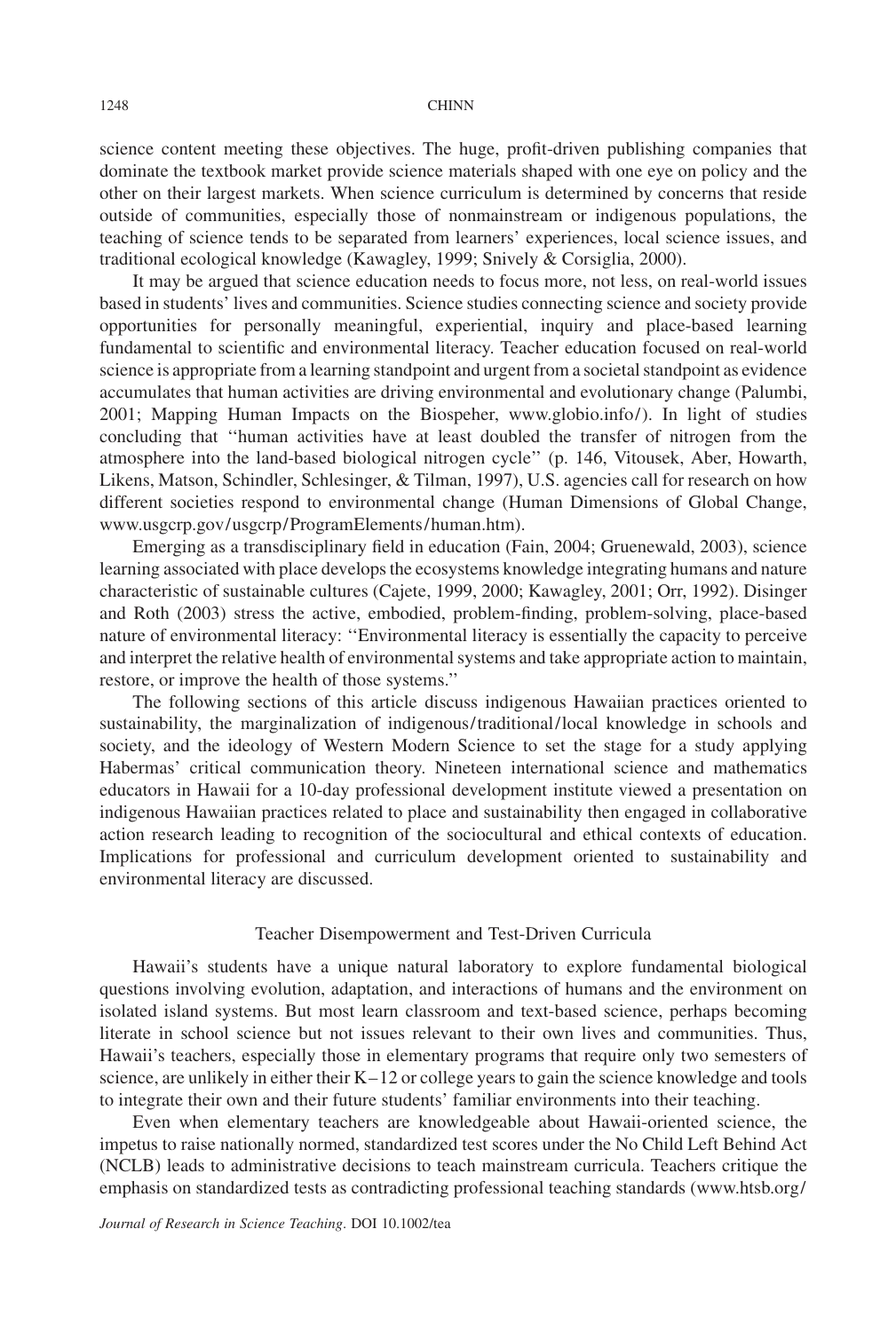standards/teacher\_standards/teacher\_index.html) and principles of learning emphasizing engaging students' prior knowledge (National Research Council [NRC], 2005) by ''Select[ing] science content and adapt[ing] and design[ing] curricula to meet the interests, knowledge, understanding, abilities, and experiences of students (p. 4, NRC, 1996). This standard empowers teachers as agents of cultural production connecting students' prior knowledge to science. Bourdieu, Passeron, and de St. Martin (1994) address the relationship between marginalized and dominant cultures: ''The more distant the social group from scholastic language, the higher the rate of scholastic mortality'' (p. 41).

As a third-generation, Hawaii-born, Chinese American female, a kama'a $\bar{a}$ ina (Hawaii-born) with public school science teaching experience spanning AP Chemistry to Plants and Animals of Hawaii, I designed my EDCS 433 Interdisciplinary Science Curriculum, *Malama I Ka* ' $\overline{A}$ *ina*, Sustainability course to address science content standards through familiar Hawaiian plants, animals, places and cultural practices. Two years after taking the class, a former student, a  $kama'āina$  with a master degree revealed disempowerment in the face of school policies that put scarce financial resources into textbooks unrelated to her elementary students' lives and experiences:

Discussing woods such as oak or redwood is okay, but yet kind of silly because who has seen an oak or redwood tree, much less one in Hawaii?...There are a lot of great ideas from Malama...but I am afraid to do too much of it for fear that I would be accused of not following the curriculum (which they paid a lot of \$\$ for).

Allocating instructional time to preparing students for standardized tests translates to less time for real world field-based learning that builds environmental literacy. Sternberg (2003) criticizes this approach for producing pseudoexperts, ''students whose expertise, to the extent they have it, does not mirror the expertise needed for real-world thinking inside or outside of the academic disciplines schools normally teach'' (p. 5). His findings show that teaching ''relate[d] to real practical needs of students'' (p. 5) with elements of analytical, creative, and practical thinking enables students from diverse backgrounds to be successful learners. In contrast, the analytical approach of mainstream schools reduces the diversity of successful learners, leading to his concern that test-driven schools will not educate citizens and leaders with the experiences needed to make wise decisions in an increasingly complex, interrelated world.

# Culture, Ideology, and Education

The history of Western science as a cultural enterprise suggests that knowledge building and technological innovation are driven by the interests of dominant elites (Gould, 1993; Takaki, 1993). Science as a quest for knowledge developed in the historical context of Europe's search for new lands and economic resources. Shaped by 19th century New England missionaries who followed the whaling industry to Hawaii, schools were a vehicle for monoculturism, ''the practice of catering to the dominant or mainstream culture, providing second-class treatment or no special consideration at all to persons of non-mainstream cultures'' (p. 161, Hass, 1992). Speaking and writing in the Hawaiian language was forbidden in public schools after Hawaii was annexed by the United States, and from 1924 to 1960 oral tests selected a few students for academically superior English Standard schools (Stueber, 1964). Cultural, linguistic, and economic marginalization are factors contributing to statistics showing that Native Hawaiians, at 26% the single largest ethnic group in public schools, experience the lowest school success (Kanaiaupuni & Ishibashi, 2003).

But Hawaiian cultural practices and perspectives have much to contribute to current issues of environmental literacy. Prior to Western contact, most Hawaiians lived within  $\alpha h$ upua<sup> $\alpha$ </sup>, a land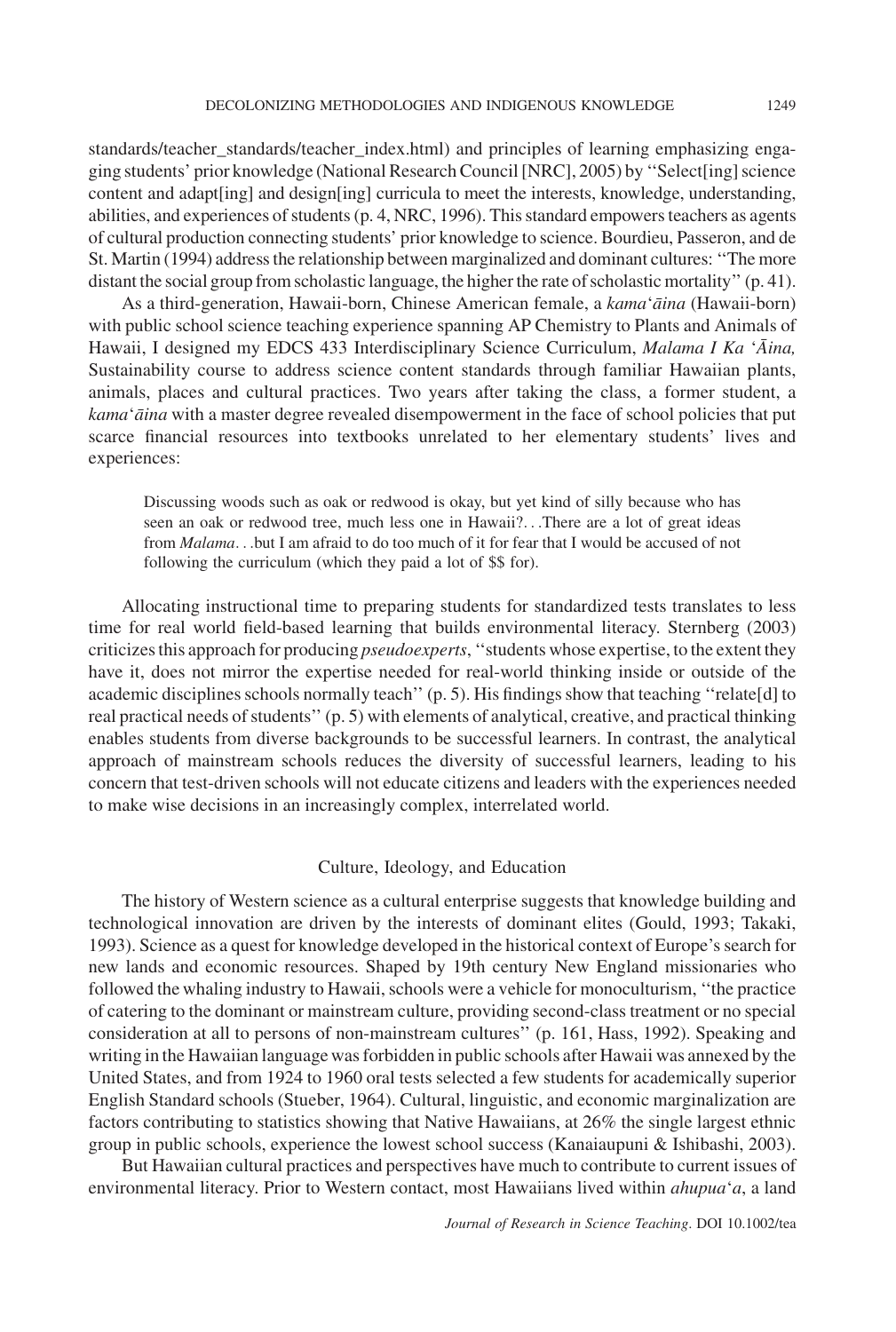division extending from mountaintop to the edge of the reef containing the resources necessary to sustain the population. Dependence on the resources of the *ahupua*'a produced long-term, detailed environmental knowledge revealed in place names of winds, rains, springs, and other environmental features (Pukui, Elbert, & Mookini, 1974). Continuous monitoring of the environment coupled with controls on human behavior supported a human-in-ecosystem understanding of the world. The Hawaiian proverb, He ali'i ka 'āina; he kaua ke kanaka, "The land is a chief, man is its servant'' (p. 62, Pukui, 1983) reveals an environmental ethic of active care  $(malama 'āina)$  and responsibility  $(kuleana)$  oriented to sustainability.

From 1999 until its removal in 2005, a Hawaiian saying "Malama I Ka ' $\bar{A}$ ina, Sustainability" (to care for the land that sustains us) was a state science content standard. Kanahele (1986) interprets what it means from a Hawaiian perspective:

If we are to be truly consistent with traditional Hawaiian thought, no one really owned the land in the past...The relationship was the other way around: a person belonged to the land.... We are but stewards of the ' $\bar{a}$ ina (land) and kai (sea), trusted to take care of these islands on behalf of the gods, our ancestors, ourselves, and our children (pp. 208, 209).

In Hawaiian culture, humans are part of a world in which plants, animals, and natural features are alive with ancestral and spiritual significance. Western science methods of knowledge building that involve measuring, classifying, collecting, dissecting, and mapping of everything in an observable, material world are antithetical to a Hawaiian world view that understands humans and nature in a familial relationship. In contrast, Western, market-driven societies evaluate ecosystems in economic terms: the energy capturing, nutrient cycling, and environmental cleansing processes of natural ecosystems are framed as ecosystem services (Daily, 2003).

# Social Learning Theory: Culture and Perception of the Natural World

Sociocultural theory assumes that learning cannot be dissociated from interpersonal interactions located in cultural frameworks (Bourdieu & Passeron, 1977; Bourdieu et al., 1994; Cole, 1996; Gee, Hull, & Lankshear, 1996; Lave & Wenger, 1991). Socially situated learning recognizes that values, emotions, experiences, and cultural contexts are integrally related to learning. Recognition that cultural diversity is associated with diverse ways of understanding how people relate to each other and the world supports the explicit inclusion of culture in teacher education. If not brought to awareness, mainstream teachers may only become familiar with superficial, even contrived cultural elements such as the addition of pineapple to make a Hawaiian pizza.

Crosscultural research by Nisbett (2003) and his Asian colleagues yields insights into the role of culture in shaping views of the relationship of people and nature. Comparisons of Asian and American perceptions suggest that Asians are more likely to see humans and their surroundings as part of a complex system, while Americans tend to see individual actors. Nisbett suggests that *feng* shui, the study of how a structure relates to its environment, reveals Asians perceive the world as composed of complex relationships, while the American tendency to problem solve with a series of steps indicates rule-based, atomistic, universally applicable thinking. His results indicate that ''Westerners are more analytic, paying attention primarily to the object and the categories to which it belongs and using rules, including formal logic, to explain and predict its behavior.'' Nisbett warns educators that ''it might be a mistake to assume that it's an easy matter to teach one culture's tools to individuals in another without total immersion in that culture'' (The Geography of Thought, http:/ /www.umich.edu/news/Releases/2003/Feb03/r022703a.html).

Journal of Research in Science Teaching. DOI 10.1002/tea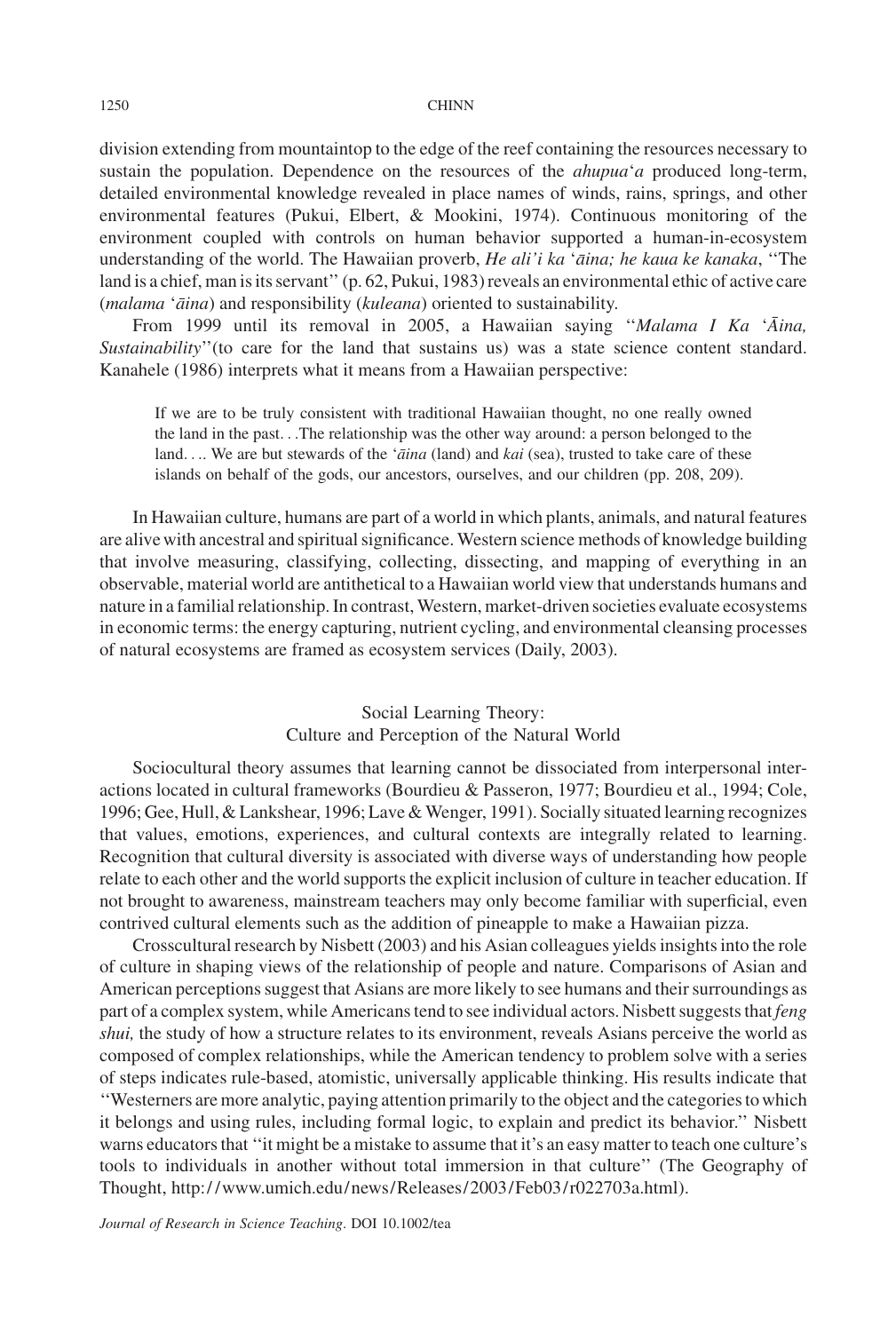Cultural differences ranging from superficial to ideological provide a context for examining school success of students from different cultural groups. Hawaii's host culture emphasis on relational identity grounded in family and place contrasts with the dominant American emphasis on personal identity. The importance of language, place, and contextualized interpersonal experiences in learning and identity motivates indigenous peoples to shape their own education (Cajete, 1986; Kawagley, 1999; Smith, 1999; Smith, 2003). Personalized environments and authentic, experience-based learning are considered critical factors for success in the schooling of Native Hawaiian students (Kawakami & Aton, 2000), but in mainstream schools, science is associated with textbooks, individualism, and competition.

Influenced by Descartes' philosophy (Orr, 1992) and Isaac Newton's shaping of scientific communication (Bazerman, 1988), mainstream Western Modern Science (WMS) and its product, school science, portray science as the discovery of universal truths based on evidence gained through objective, reproducible experiments stripped of emotion, cultural contexts, and values. One outcome of being socialized in WMS is a tendency for science teachers to be less aware of issues of culture in education (Greenfield-Arambula, 2005).

Some scientists recognize the importance of grounding science in experiences and emotions leading to an ethical stance. Orr (1992), an environmental scientist, criticizes the ideology of WMS for separating people from the natural world:

[Descartes'] philosophy separated humans from the natural world, stripped nature of its intrinsic value, and segregated mind from body. Descartes was at heart an engineer, and his legacy to the environment of our time is the cold passion to remake the world as if we were merely remodeling a machine.... A growing number of scientists now believe, with Stephen Jay Gould, that ''we cannot win this battle to save [objectively measurable] species and environments without forging an [entirely subjective] emotional bond between ourselves and nature as well—for we will not fight to save what we do not love'' (''Enchanted Evening,'' Natural History, Sept. 1991).

# Transformative Learning and Curricular Restructuring

If mainstream school science is viewed as immersion in the culture of Western science, perhaps immersing mainstream teachers in indigenous or sustainability-oriented cultures and communities holds the potential to help them teach a more complex, systems-oriented science that supports environmental literacy and recognizes the role of culture in learning. Over the past 6 years, support from awards under the Native Hawaiian Education Act enabled over 100 K–12 teachers to enroll in EDCS 433 Interdisciplinary Science Curricula, Malama I Ka 'āina, Sustainability, a class that included overnight culture–science immersions at school and community sites coinstructed by Native Hawaiians, science educators, and scientists (Chinn & Sylva, 2000, 2002). Through this class, teachers developed and taught culturally relevant, place and standards-based curricula (see http:/ /malama.hawaii.edu and http/ /pikoi.hawaii.edu).

EDCS 433 assignments asked students to interview their grandparents or other elders about their lives and to write about a personally meaningful place. A part-Hawaiian preservice teacher wrote the excerpt below that includes the joy of childhood experiences, the internalized voices of elders, Hawaiian place names and cultural uses of land, and a critique of changes. It suggested that asking teachers to reflect on personal places might shift views of teaching from delivery of universal science principles and laws towards experiential learning incorporating culture, local knowledge, and science to develop questions about the world that underlie scientific and environmental literacy.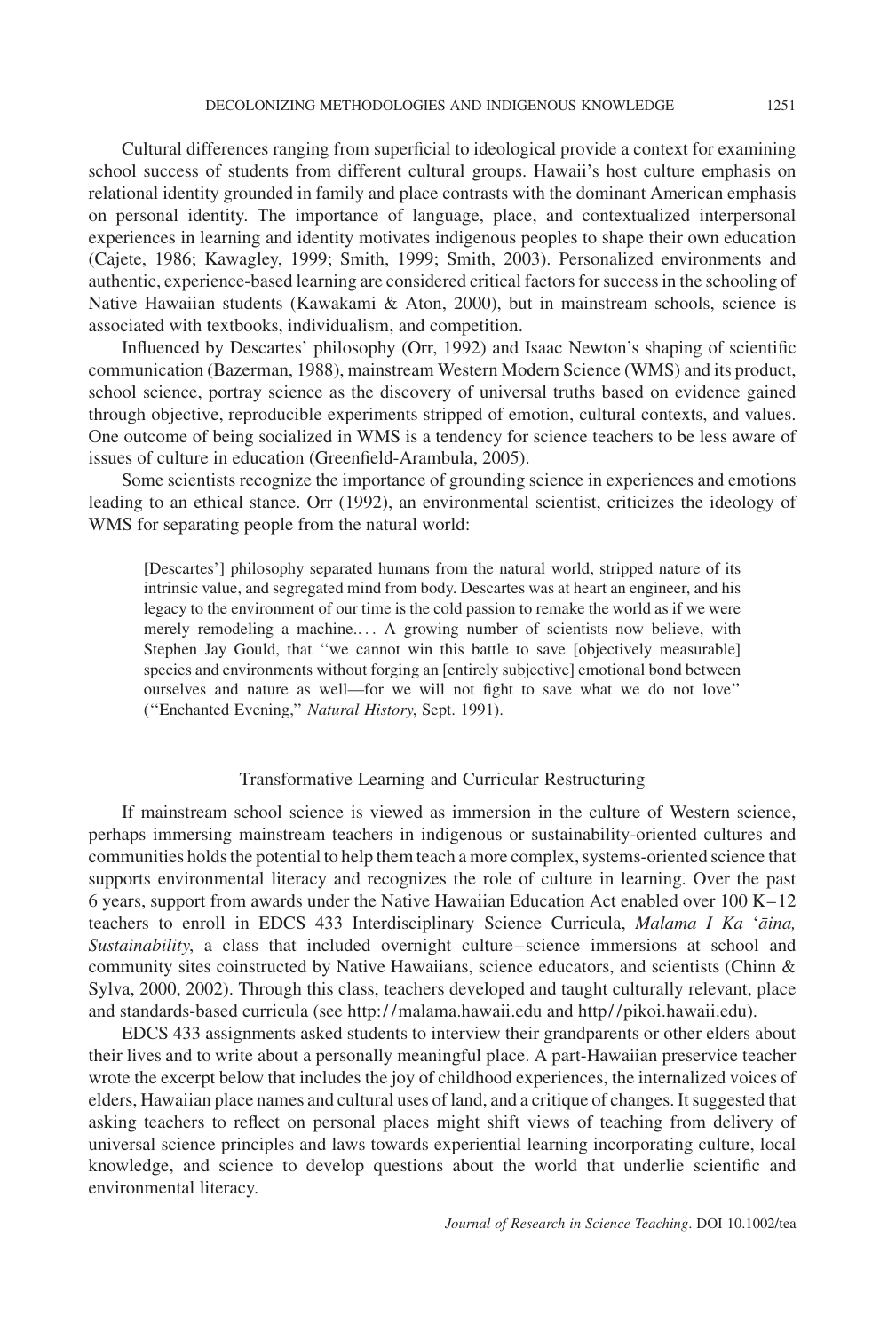Hanalei has all the elements that remind me of my youth in *Pupukea* on O'ahu—beautiful bay to swim in, valley to explore and to [play] around in. My cousins and I would explore all over the back country and visit  $Pu'u Mahuka$  and clean up the trash up there for fear that if we saw the trash and didn't pick it up, our ancestors would punish us. We would head down the hillside into Waimea Valley and quickly find ourselves playing in the stream. We would look for any sort of creature to look at and float around toward the sea. The best was floating out to the ocean and being able to see the lush valley behind us. We are unable to do those sorts of things now because there are homes in the backcountry and there is everpresent danger of rockslides on the hillsides as well as leptospirosis in the stream that we used to play in. . . Hanalei reminds me of how things were in Pupukea, it has the beautiful lush valley with impressive and majestic mountains that surround it (one peak fascinates me, *Hihimanu*, the giant manta ray). There is the *Hanalei* River to play around in and it also flows into the  $lo'i$ , which is a reminder for me of what was important to my ancestors.

Place-based learning supported Hawaii's teachers in developing personal and professional connections to their place in their *ahupua'a* or *lifeplace*, defined by Thayer (2003) as the bioregion sustaining the unique human-natural community in which one lives and works. As teachers' knowledge of science connected to place developed, they began to use their immediate environments for interdisciplinary, experiential lessons expressive of the ethic of care and personal responsibility embedded in the science standard Malama I Ka 'A $\hat{n}$ a, Sustainability. Their lessons expressed transformative learning that develops a sense of place and connects with nature, recognizes the importance of biodiversity, builds social networks, understands power– knowledge relationships, learns from elders, and applies traditional practices (Hall, 2004). Exceptional teachers oriented their programs to sustainability and established long-term community collaborations to monitor and restore local ecosystems. Their highly diverse students grew native plants for school and community gardens, monitored and restored terrestrial and marine habitats, and were successful in their classes (Chinn, 2006, in press b).

# Connecting Culture and Science through Decolonizing Methodologies

Teaching that explicitly engages students' prior knowledge and understanding is relatively new in science education (NRC, 1996, 2005). My interest in science began with a science teacher father who took his children hiking, swimming, and fishing. This led to curiosity and extensive reading that seldom, if ever, connected to my formal science learning. The only Native Hawaiian in my college preparatory science classes was the son of a teacher. I did not recognize the irony of the absence of students from a culture sustained through active environmental literacy.

Isabella Abbott, the first Native Hawaiian woman to earn a doctorate in science became interested in botany not through science classes but through her mother's knowledge of plants and her principal's support of her interests (Chinn, 1999). Abbott (1992), whose La'au Hawai'i: Traditional Hawaiian Uses of Plants, is used as a text in EDCS 433, asks her readers to be researchers of cultural knowledge still alive in family stories:

We Hawaiians have mostly lost our once-great talent for the oral transmission of culture, so if stories of the old ways still reside in your family, search them out and treasure them—and make sure they are preserved in written form  $(p, x)$ .

Linda Smith (1999), a Maori researcher, describes 25 decolonizing research projects to recover marginalized cultural knowledge, practices, and identity. Decolonizing methods are critical communication strategies that engage participants in examining lives, society, and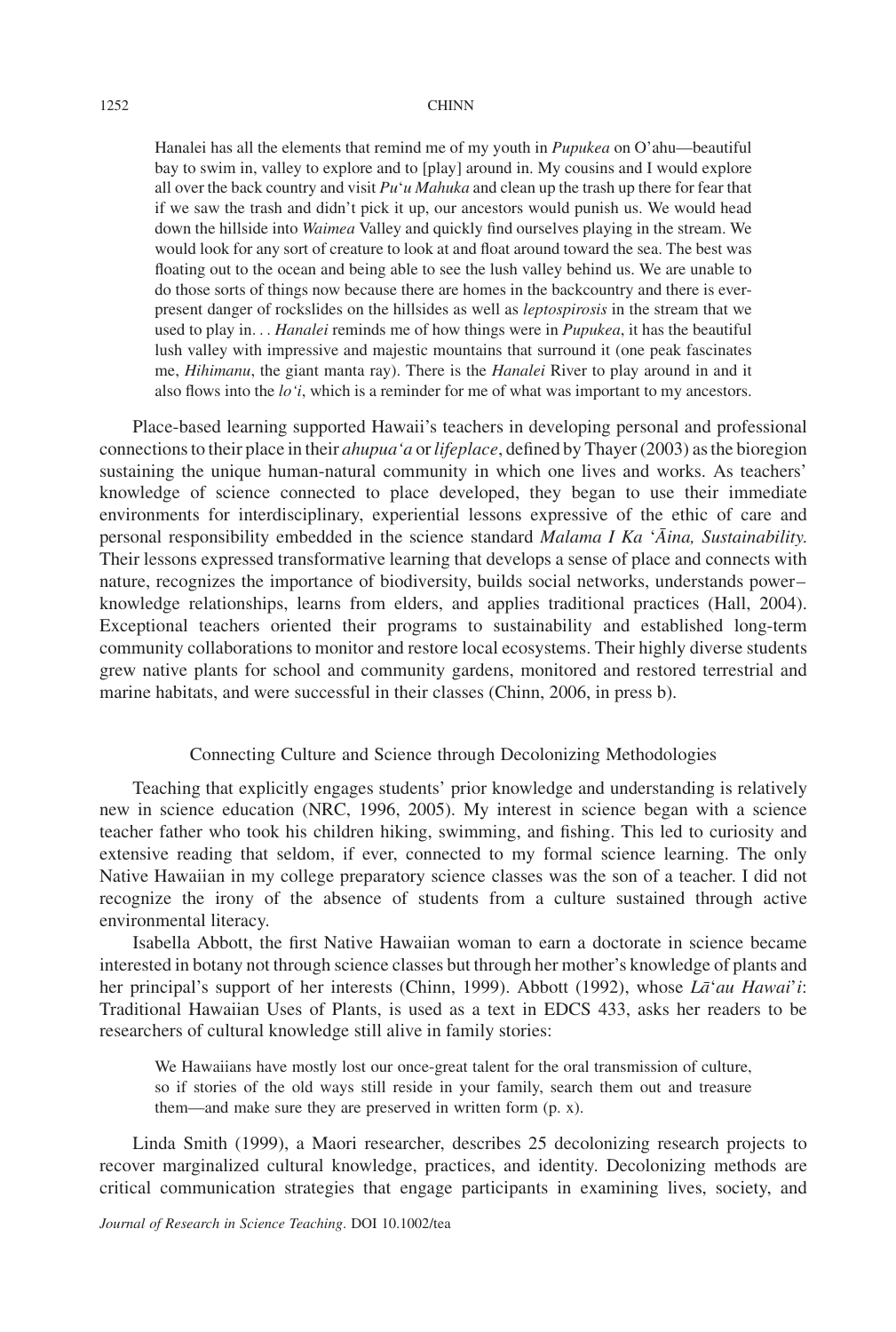institutions in ways that challenge dominant perspectives. Story telling, indigenizing, connecting, writing, representing, and naming are six decolonizing methods implicitly embedded in Abbott's suggestion to Native Hawaiians to seek out, treasure, and write their cultural stories. Gitari (2006), an indigenous science educator, suggests Kenyan teachers use similar strategies with their students.

Professional development with Hawaii's teachers suggested that learning science in the context of personal places and indigenous values and practices provided teachers' with both rationale and agency to restructure their curricula towards field-based science learning. But would a Hawaii-centric approach applying decolonizing methods be meaningful to teachers who were not Hawaii residents?

# The Study, Setting, Teachers and Research Questions

Nineteen experienced secondary science and mathematics teachers, 8 females and 11 males, from Japan (three), Malaysia (five), Indonesia (one), Thailand (one), Korea (two), Philippines (two), and the United States (five) participated in a 10-day Summer Teacher Institute ''Thinking in Math and Science: Making Connections'' described as a ''global learning opportunity for middle and high school teachers of math and science'' in Honolulu. Eleven also served as department head/chairs (five), deans and deputy heads (four), ''special science teacher,'' and science coordinator. The job titles of eight were associated with science, seven with math, and four with neither content area. My presentation on indigenous Hawaiian cultural practices oriented to sustainability was intended to enable participants to explore their views of indigenous knowledge and the role of place and culture in science education from a crosscultural perspective. I met teachers on the second and third days for 4 hours of formal professional development and 45 minutes of informal interaction at lunch. My workshop sessions took place in a small room with participants seated in front of computers along the classroom perimeter. Teachers could move their chairs to form small groups as needed.

In addition to my sessions, the institute involved all participants in a math pedagogy overview, presentations on assessment tools and new technologies in math and science, observations of math and science classes including online algebra, a visit to the Polynesian Cultural Center, a tour of Bishop Museum, and a visit to Hanauma Bay. Math activities included learning about manipulatives, Geometer's sketch pad, graphic and graphing calculators, Fibonacci, and combinatorial games. Science activities included a tour of the school's science center, an overview of GLOBE (Global Learning and Observations to Benefit the Environment, a hands-on, school-based science program), an introduction to the Manoa Stream project, inquiry based lab observations, a 2-hour middle school science presentation by two former EDCS 433 teachers, sharing of Web science resource, and science project work. Small teams were tasked with developing and presenting a lesson incorporating ideas and strategies acquired during the institute relevant to needs at their school. Due on the last day of the institute, the 15-minute minilesson presentations were to be taught with peers in the role of students. Teams could either integrate math and science or be discipline-based.

This study explored the following questions:

- 1. How would teachers evaluate traditional/indigenous knowledge and its role in curriculum before and after exposure to Native Hawaiian practices oriented to sustainability?
- 2. Would there be evidence of transformative learning defined as interest in developing place-based curriculum relevant to environmental issues?
- 3. Would place, culture, and prior experience figure in their lessons and evaluations?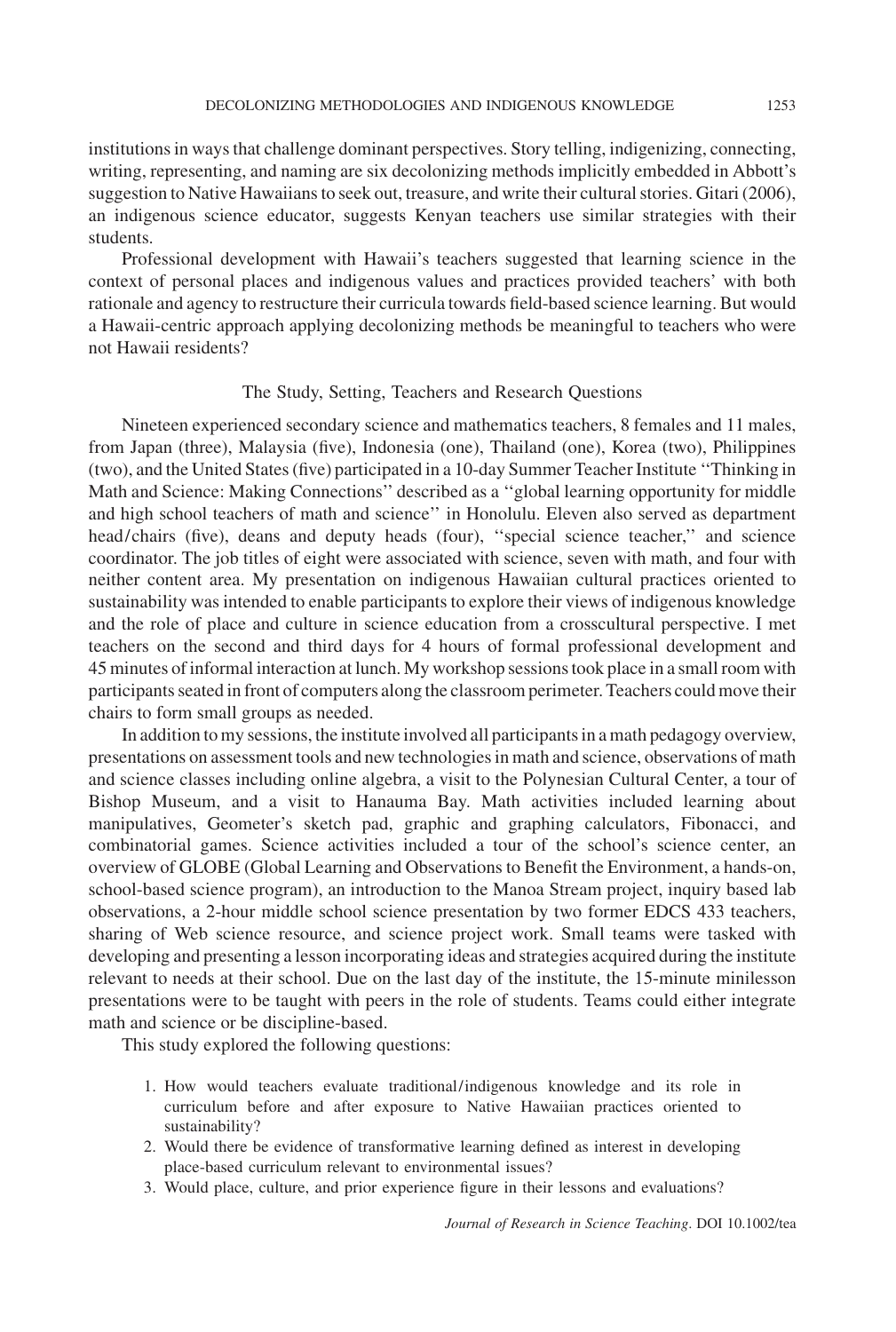### Methodology

Critical theory informed the design of a study in which 19 mathematics and science teachers engaged in repeated cycles of collaborative action research. Critical theory and critical educational research go beyond describing and understanding social phenomena and behavior in the intent to uncover underlying interests and agendas that shape them. In the area of education, critical research examines ''the relationships between school and society... the social construction of knowledge and curricula, who defines worthwhile knowledge, what ideological interests this serves, and how this reproduces inequality in society" (p. 28, Cohen, Manion,  $\&$ Morrison, 2000).

The critical methodology adopted for this study applies Habermas' communication theory as a framework for action research in which teachers individually develop writings to contribute to group and class discussions. This methodology assumes that teachers are social actors able to engage in communicative action, defined as ''that form of social interaction in which the plans of action of different actors are coordinated through an exchange of communicative acts, that is, through a use of language oriented towards reaching understanding'' (p. 4, Habermas, 1981; cited by Powell & Moody, 2003). Grady & Wells, (1985) note that the apparently objective statement ''The oven is at 350*8*'' is meaningful in the context of a speech community ''interested in recording relatively small differences in temperatures, able to control temperatures of enclosed spaces, familiar with a scale form measuring temperature, and skilled in cooking techniques that use stable temperatures to produce predictable results'' (p. 8). From a Habermasian perspective, communication based on participants' lifeworlds, the daily activities that make up individual existences, and intersubjective understandings of meanings establishes the contexts in which personalities, society and culture develop.

Decolonizing methodologies as described by Smith (1999) and applied by Abbott (1992) in her directions to readers may be regarded as critical communication strategies that explicitly engage participants in examining lives, society, and institutions through the lenses of marginalized (traditional, local, indigenous, sustainable) and dominant cultures (capitalistic, consumer oriented). A series of writing prompts (see below) elicited teachers' responses on selected aspects of their lifeworlds. I use these prompts in my teacher education classes to raise awareness of the socially situated, experiential nature of learning. Individual writings were shared in small groups, summarized, and then shared with the whole class. Through repeated cycles of collaborative action research, a shared body of information accumulated to be coexplored through the lenses of teaching and learning, culture, place, and environment. I collected writings from the first two exercises and took notes of discussions.

As the workshop leader, I played a role in establishing a learning environment in which participants felt comfortable in revealing personal information and critiquing powerful agents. The process of collaborative action research allows science and mathematics teachers to externalize and examine personal experiences, cultural values, and marginalized knowledge that might at first appear irrelevant to science and mathematics curriculum and pedagogy. These methodologies challenge the impersonal, ahistoric, acultural, stance of mainstream Western mathematics and science curriculum, and lead to examination of the sociopolitical contexts of education.

Five of Smith's 25 critical indigenous research activities were employed in this study: indigenizing, connecting, writing, and representing, and discovering:

1. Indigenizing refers both to the revisioning of cultural landscapes from the perspective of indigenous peoples and opposition to colonization through indigenous identity and practices. Writing prompts, ''I think indigenous science is \_\_\_\_\_ ,'' ''The role it has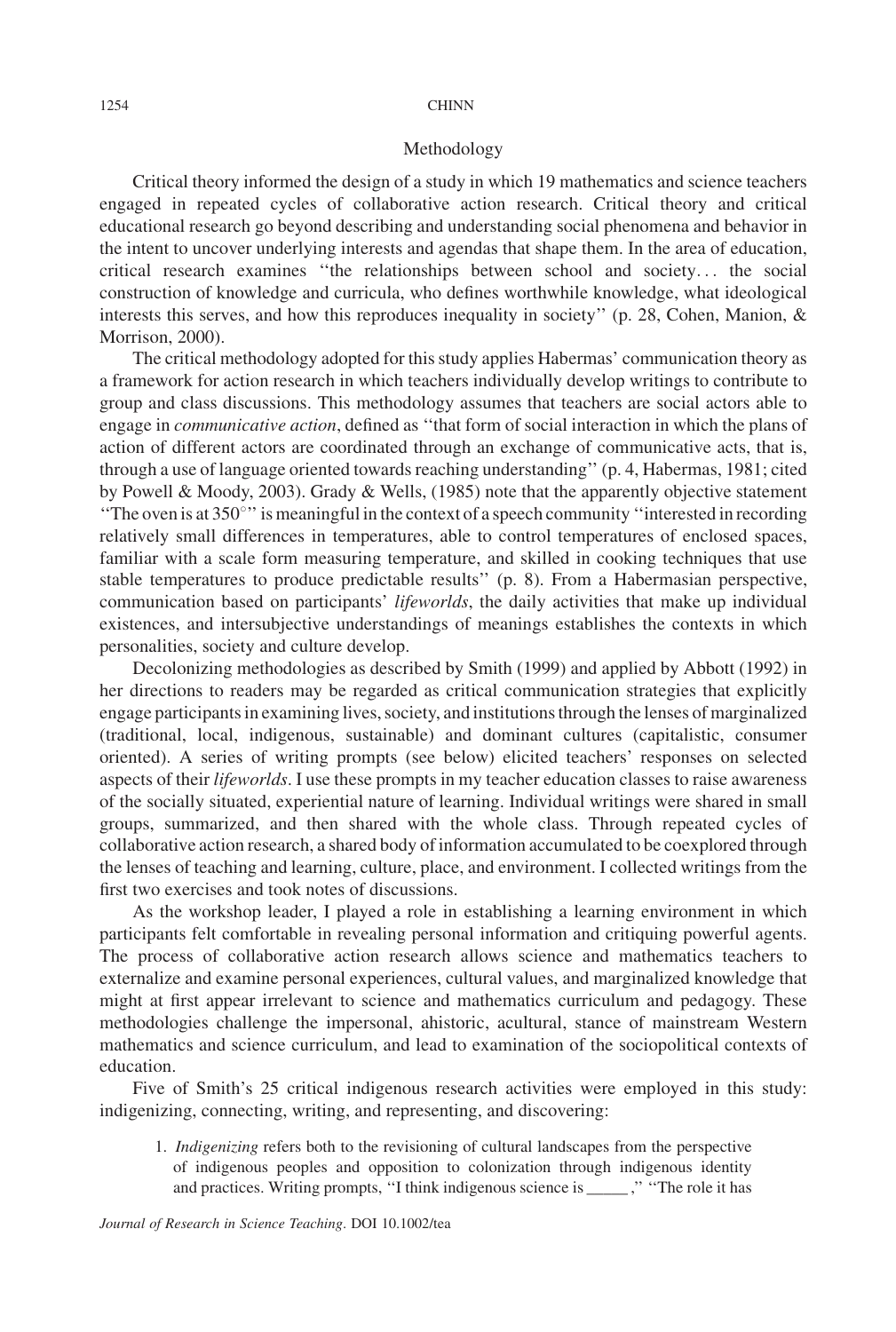in science curriculum is \_\_\_\_\_ "' asked teachers to reflect on their knowledge of indigenous practices and to assess the role of indigenous practices and knowledge in school science. Following a presentation on indigenous Hawaiian practices and values oriented to sustainability, teachers were asked to write again to the same prompt. They shared their writings in small groups, synthesized their conversation into a brief written summary then contributed the main points for whole class discussion.

- 2. Connecting ''positions individuals in sets of relationships with other people and with the environment'' (Smith, 1999, p. 148). To elicit teachers' thoughts on connections of self to others, they wrote to a prompt that asked them to choose anything they thought they had learned well and to describe the stages of development to the point where they felt comfortable with their expertise: ''I am good at \_\_\_\_\_ ,'' ''I became interested through \_\_\_\_\_ ,'' and ''I became an expert by \_\_\_\_\_ .'' To connect them to the environment, teachers were prompted to write about a personally meaningful place: "My special place is \_\_\_\_\_." Individual writings were shared in small groups, synthesized into summaries, and reported out for whole class discussion.
- 3. Writing, and 4. Representing empower less powerful individuals to represent their realities, issues, and identity. Teachers were invited to write about and to discuss their lives as teachers and to identify topics they would like to develop into lessons relevant to their students and communities: ''An environmental issue in my community is \_\_\_\_\_ .'' Through the course of the workshop, field notes on verbal and nonverbal speech and interactions were collected.
- 5. Discovering refers both to the ''development of ethnoscience and the application of science to matters which interest indigenous peoples'' (Smith, 1999, p.160). The writing prompt following the presentation on indigenous Hawaiian practices focused on the first aspect of discovering and provided an opportunity for teachers to express their views on indigenous science, its relevance to current situations and curriculum.

I did not meet again with teachers after the 2 days of my science workshop, but viewed the videotape of minilesson presentations and interviewed the institute organizer who filmed the presentations and was present throughout the institute. I had access to all evaluation materials including the original participant evaluations.

Three years after the workshop, I contacted three teachers from Philippines, Malaysia, and Indonesia by e-mail to ask if they had implemented place-based lessons in their classes. One email was not current, another did not reply. I report the response from a female, biology teacher in Indonesia.

# Results

The first four sections present results from sessions where I guided teachers through collaborative action research and discussions. The final four sections present results from viewing a videotape of lesson presentations, reviewing written evaluations collected on the last day of the institute, interviewing the coordinator of the institute, and an receiving an e-mail from an Indonesian participant. More than 8 days elapsed between the end of my classroom-based session with teachers and their presentations and evaluations. Three years elapsed between the workshop and the e-mail.

# Writing, Representing, Indigenizing, and Discovering Science Knowledge

Before seeing a presentation on Hawaiian cultural practices oriented to sustainability, teachers wrote for a few minutes on the prompts: ''I think indigenous science is...'' and ''The role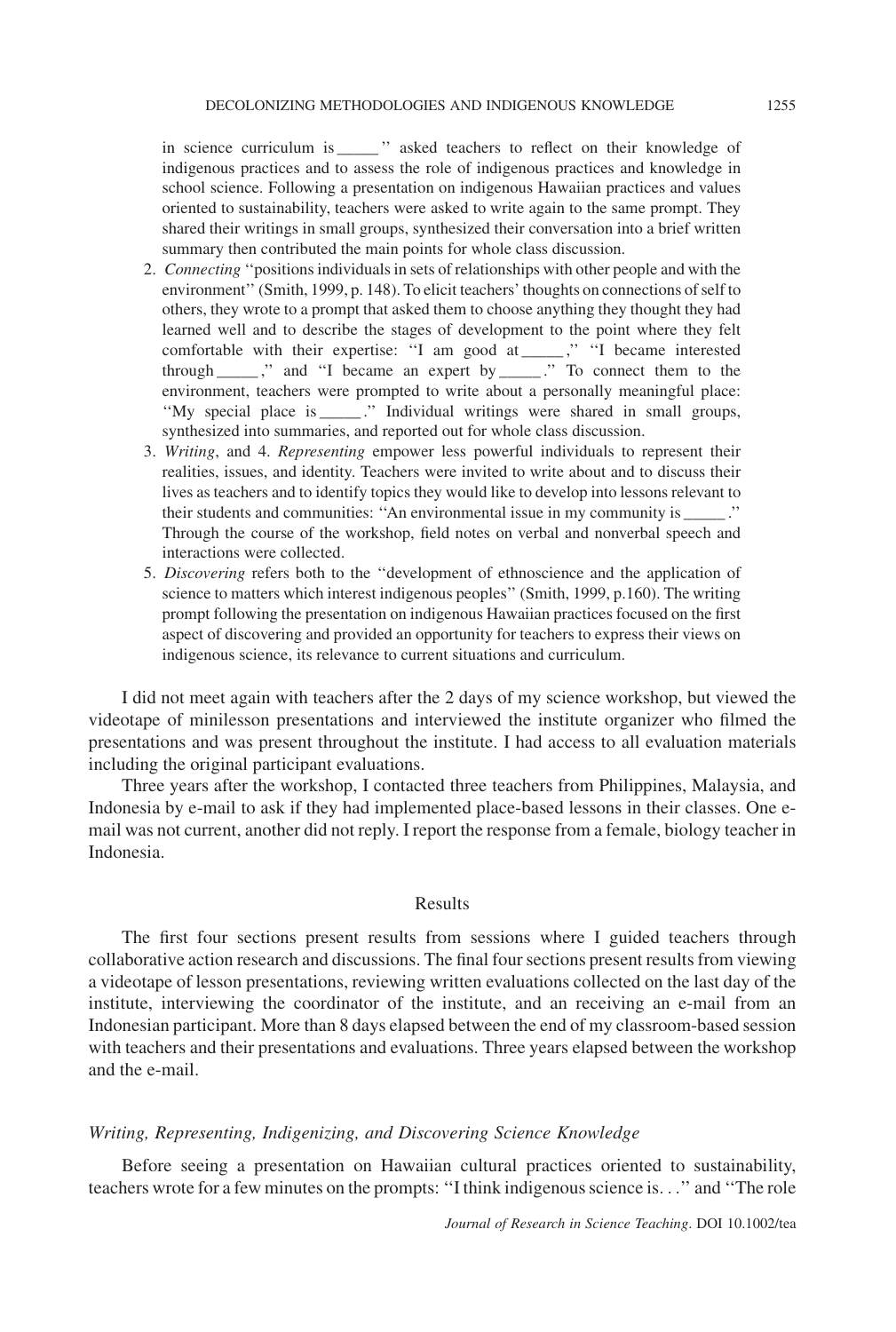it has in science curriculum is...'' Two Asian male teachers' pre- and postintervention writings were selected as showing the greatest shift in perceptions of indigenous knowledge and practices before and after the presentation on Native Hawaiian culture. Given their leadership roles in their schools, they potentially served as gatekeepers to curricular and pedagogical change and teacher agency. Teachers from the United States who were familiar with equal opportunity and antidiscrimination policies of the past few decades appeared aware of issues of cultural difference and did not show such shifts in their evaluations of the role of indigenous science in school curricula.

A Chinese male from Kuala Lumpur, Malaysia, with the job title of Deputy Head, Administration, wrote the following before seeing the presentation:

Science has no or little place in (lives of) indigenous people—if at all they are used without being understood. Many herbal medications being used are passed down from generation to generation, knowing how to use but not why. The role it has in science curriculum is erroneous. Many traditional or herbal medicines required studies to have a full understanding and may have a great impact on modern medicine.

An educator from a school in Tokyo, Japan, who sent an all-male team composed of the math/ computer skills teacher, math department head, and Seventh Grade Director/Associate Dean of Admissions wrote before the presentation:

I think indigenous science is when catfish are nervous, big earthquake is coming. Every natural thing, tall tree, mountain, river, pond, large rock is house of Gods (spirit). Therefore we had 2,000,000 Gods all over Japan.

Immediately after they finished their writing, I presented a PowerPoint on traditional Hawaiian ecological practices related to farming and resource conservation. It presented the ahupua'a as a traditional resource unit within which inhabitants maintained a sustainable lifestyle through monitoring of resources and constraints (kapu) on exploitative activities and behavior. It mapped traditional practices and Hawaiian terms onto science terms and concepts such as nutrient cycling, conservation, hydrosphere, biosphere, and atmosphere. Following the presentation, teachers responded to the same prompts.

After the presentation, the deputy head from Malaysia wrote:

It is about a balance between the mountain, the land and the sea—a diverse ecological balance. The role it has in science curriculum is to do things correctly and show the ways and means to sustain modern life.

After the presentation, the participant from Japan wrote:

The idea of ''respect to the Nature'' was gone when Japan meets Western culture and they found Japan is way behind the West. ''Gods are gone'' for 100 years, 1867–1967. When we suffered serous air pollution, ''Gods came back'' through education. After 1960, ''environment'' and ''natural conservation'' became major issues in science education. If you talk to professional people, carpenters, engineers, mechanics, you will find their own traditional and very practical math and science which is not taught in school and it is very interesting.

The groups synthesized and developed generalized analyses of their discussions. The following writing is typical of group reports: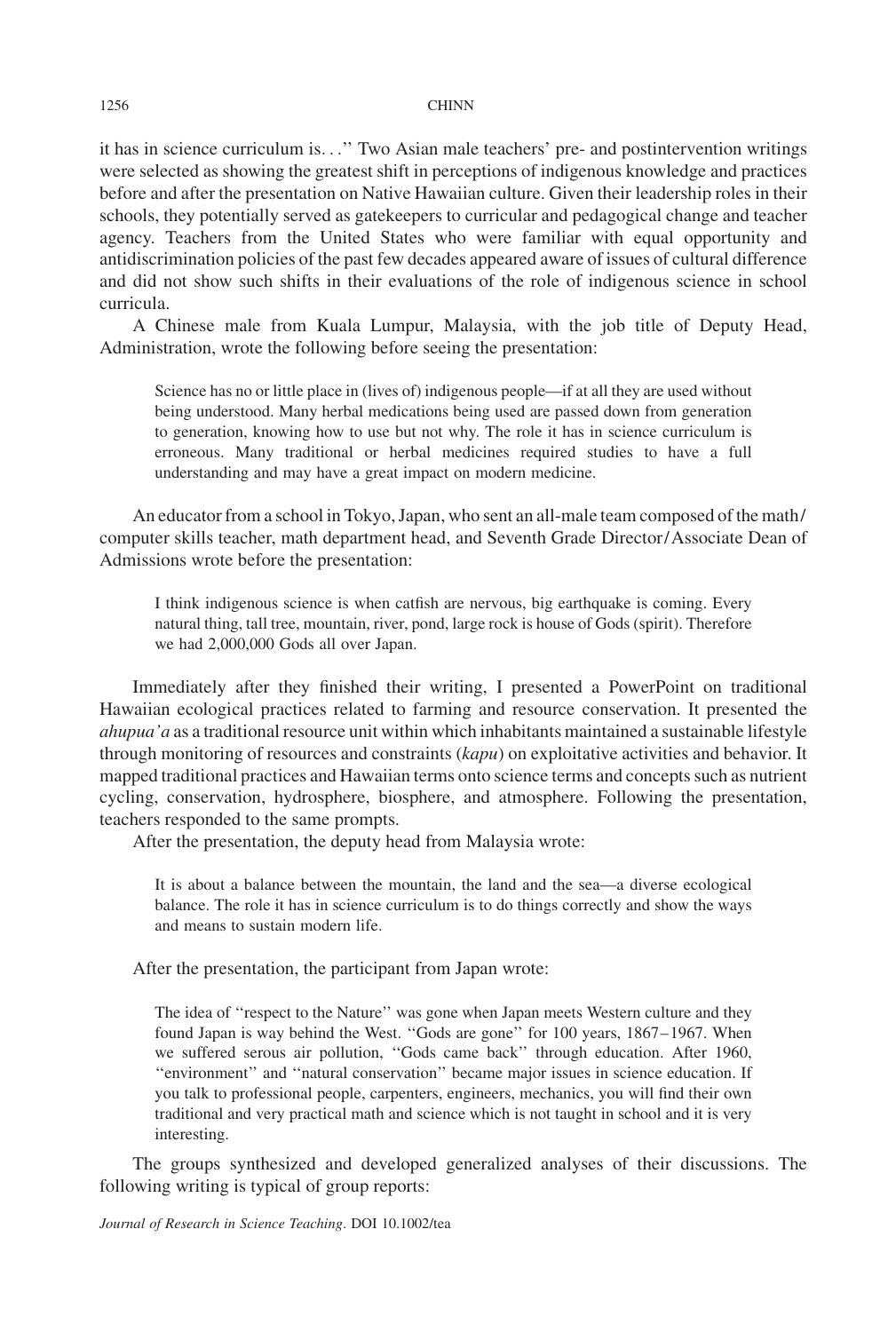The earth is our small and only livable planet. We should treat it with care so that the resources it provides for the human race are manageable and sustainable. Many traditional practices are invariably one way or another (related to) very effective ecological cycles one must pay attention to. The culture of indigenous people must be recognized and respected for its continued perpetuation.

These samples of individual and group writings suggest that participants were *discovering* new ways to think about, evaluate, apply and reapply traditional and indigenous practices to conventional curricular topics such as ecological cycles, sustainability, and resource management. They clearly recognized the linkage between local, place-based practices, and values and global environmental concerns. The group statement about the need to recognize and respect the culture of indigenous people is an outcome of applying Habermas' communication theory towards achieving intersubjective agreement, in this example, the group's recognition of the power– knowledge contexts shaping school-based knowledge and values.

# Connecting to Others: Learning as Socially Situated

The writing prompt to describe how personal expertise develops asked teachers to examine their own stages of learning from initial interest to expert performance: ''I am good at \_\_\_\_\_ ,'' ''I became interested in it through \_\_\_\_\_ ,'' and ''I became an expert by \_\_\_\_\_ .'' After writing for 5 minutes, teachers from different countries met in small groups to discuss their writings and look for similarities and differences. Groups then reported their findings for class discussion.

Although the skills described by individuals ranged from teaching to skiing to cooking to growing hibiscus, teachers recognized common themes emerging: (1) whatever was learned was important to one or more significant others in their lives; (2) learning was supported and encouraged by significant others; (3) practice, feedback, and encouragement were important for improvement; (4) enjoyment, interest, and other emotions were important to learning; and (5) active and hands-on learning complemented learning from books and lectures. Through sharing of personal experiences leading to expertise, the secondary science and mathematics teachers recognized and acknowledged the importance of positive emotions, feedback, and significant others in developing interest and supporting persistence in learning.

As small groups shared their personal stories of developing expertise, international teachers who had met each other only a few hours earlier began to relax, interacting with encouraging nods, smiles, and laughter at each others' stories. A room of adults that started off as silent and attentive individuals changed into actively interacting small groups engaged in sharing personal information that would help listeners understand each others lifeworlds. During whole class discussions they helped each other express their thoughts as fluency with English varied, and some were still uncomfortable speaking in front of the class.

# Connecting to the Environment: Developing a Sense of Place

The exercise gave teachers who may have been initially critical of indigenous peoples' spiritual and emotional connections to elements of the physical landscape an opportunity to describe and discuss their own emotional attachments to personally important places. As in the other exercises, teachers responded to a prompt to write for 5 minutes about a personally meaningful place: "My special place is \_\_\_\_\_." They shared writings in small groups and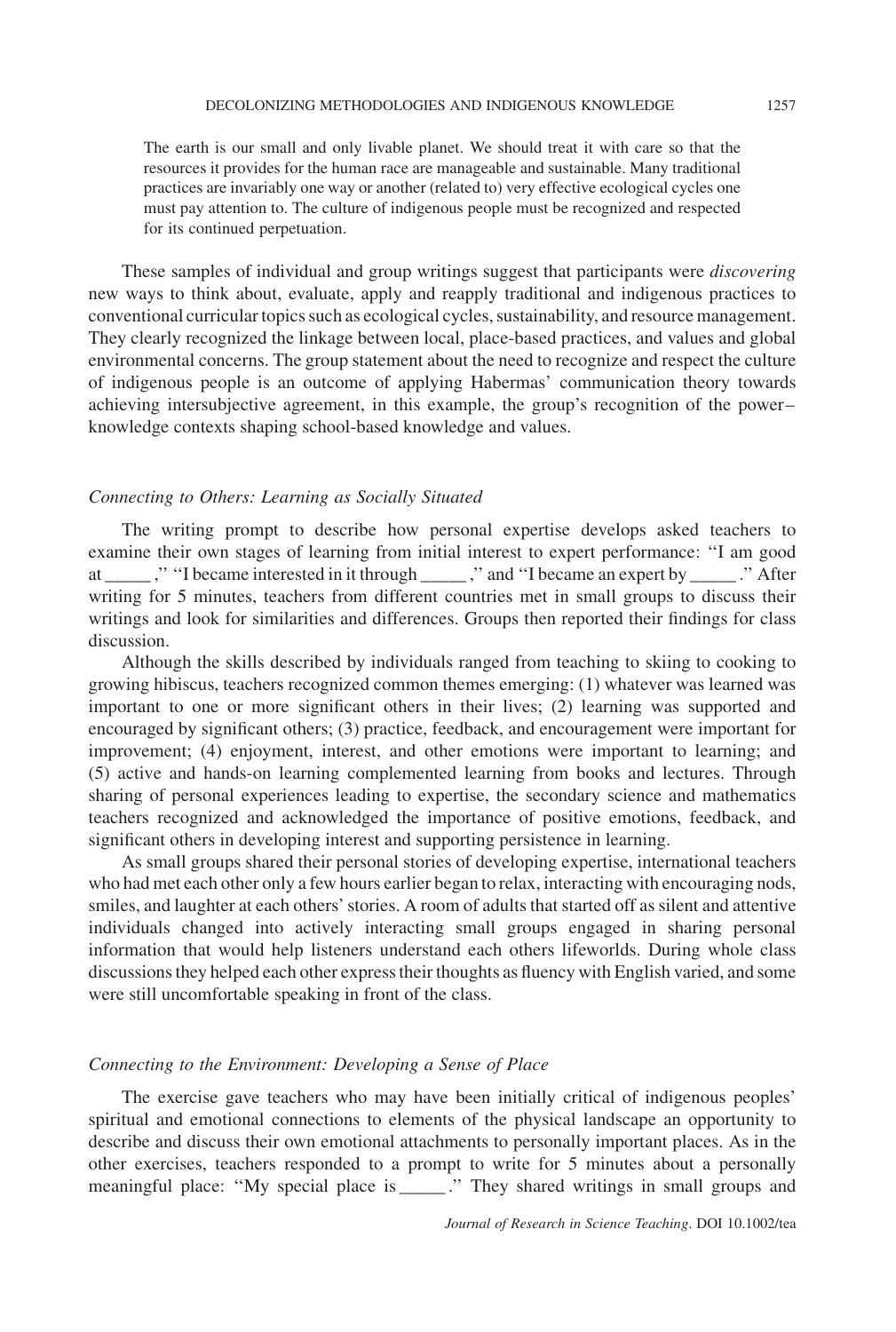reported similarities and differences to the whole class. The discussions are the basis for field notes.

Specific places with personal connections and meaning ranged from natural settings (American teachers) such as a beautiful beach or forest setting to being inside one's classroom (Asian female teacher), and a father's house (Asian female teacher). Meaningful places were recognized as sharing common characteristics. The places were described in emotional terms as being beautiful, comfortable, familiar, peaceful, and secure. Many were anchored in childhood memories, such as the garden in which a daughter learned to grow hibiscus from a highly skilled mother. The sharing of important places led to extended discussions among teachers and with me as they began to make connections between their personally important places and the lifeplaces where they currently lived and worked.

# Curricular Critique: Implications for Change

The final writing assignment employed the preceding exercises and discussions as a springboard for planning place-based, teacher-developed curriculum. Teachers were asked to think about critical environmental issues in their localities and ways that place-based topics could be incorporated in their curricula: ''An environmental issue in my community is \_\_\_\_\_ .'' Their assignment was to develop lesson sketches to discuss the next day.

The assignment produced extended discussion, much of it critical of existing curricula. Asian teachers who initially had not favored inclusion of indigenous knowledge and practices in the curriculum now thought there was value, as noted in the group writing above, in teaching students to stay connected to elders and traditional knowledge. They commented frequently on the loss of respect for the elderly and the displacement of traditional knowledge by Western models of science and mathematics education. They thought their students would benefit if they learned about and valued their own cultures, remained connected to their environment through cultural beliefs and practices, and continued traditional sustainable perspectives that supported ''treasuring'' instead of exploiting local natural resources and raw materials. They regretted that children in their rapidly developing nations did not know how it used to be just a few generations ago.

Asian teachers faulted test-driven, national curricula they were given to teach for eliminating the ''joys'' of teaching and learning. They commented repeatedly on the way curricula were disconnected from real, pressing issues of their students and communities. They thought national science and mathematics curricula should not be generic across countries, and were of the opinion that individual countries should be proud of their own indigenous knowledge. As a group, the international teachers expressed frustration at the imposition and irrelevance of content and assessment adopted from Western nations identified as former colonial powers. They complained about feeling trapped in covering an extensive body of content. Both international and U.S. teachers agreed that test-driven curricula did not support independent thinking, encourage learning about traditional knowledge and practices, or address local environmental issues.

Although the brevity of my time with teachers did not allow further development of ideas into formal lessons, teachers identified issues of sustainability in their localities that potentially could be developed in problem-based, data-rich lessons to include in their curricula. The group discussed ways to incorporate these environmental issues into their curricula in the form of scientific studies to be reported to policy makers. Major issues were air pollution from unregulated vehicles and uncontrolled brush and forest fires (Malaysia), soil erosion and water pollution (Philippines), and dangerous driving behaviors on inadequate roads in their rapidly developing nations (Korea, Philippines, Malaysia). A woman from the Philippines spoke about exploitative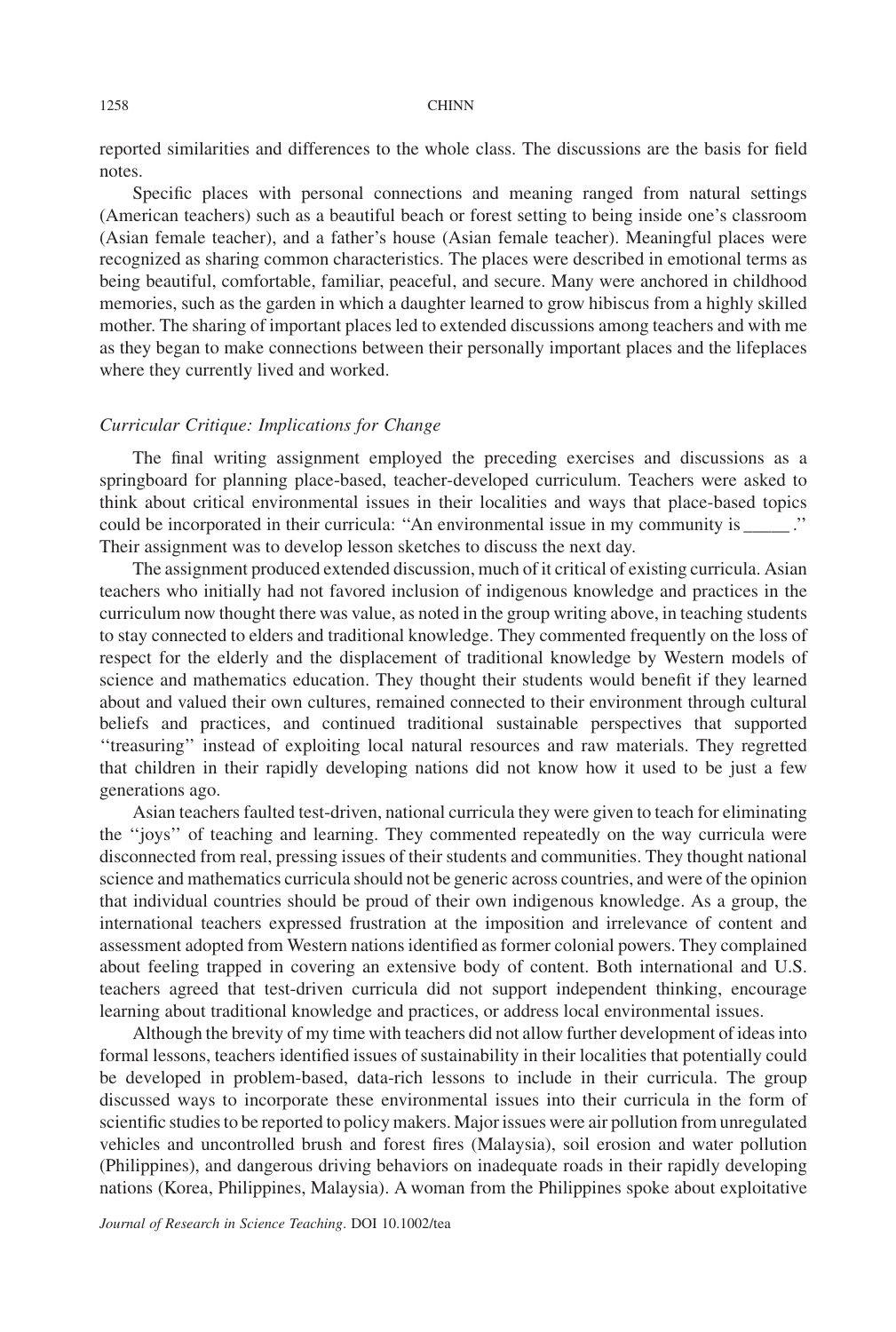logging that left hillsides denuded and eroded and the people below vulnerable to landslides, flooding, and water pollution following heavy rains. Participants appeared fully engaged in discussions concerning identification of variables and experimental design involving students collecting and analyzing data and writing up results.

### Videotaped Lessons

The 45-minute videotape did not record every lesson fully or capture every participant. However, teacher introductions to lessons generally provided evidence of planning to engage students' prior knowledge, culture, or place. Two presentations were set in the context of what were now familiar Hawaiian settings. A science teacher from Malaysia presented a scenario of 2  $kalo\,lo'i (sic)$  identical in number of plants, size, and exposure to sunlight but with different crop production by weight. Her place and culture-based lesson prepared students for exam questions requiring identifying and classifying relevant variables. A math teacher from the Philippines used maps of Honolulu streets in the vicinity of the institute to introduce his geometry lesson on intersecting angles. Three teachers mentioned the importance of connecting their lesson to students' prior knowledge before presenting a skit referring to water, wine, and apple juice in a lesson on acids and bases. They stressed that indicators are found in natural products, such as red cabbage, a familiar food. Three other teachers used spaghetti and Korean foods to introduce topics applying software used in the institute. A biology teacher used animals and plants in her lesson and referred to students' prior knowledge in designing the lesson.

Four male teachers did not make connections relevant to students' prior knowledge, places, or culture, although they might have when they were not being taped. Three U.S. science teachers addressing temperature and kinetic energy, states of matter, and gas laws had just asked participants to break into pairs when the video of their lesson segment ended. A teacher from Japan presented a math lesson in purely mathematical terminology, and did not engage participants' prior knowledge or employ active learning strategies during the taping of his lesson.

### Interview with Institute Coordinator

Two interviews with the coordinator, one via telephone and the other at the institute, were unstructured and informal. Questions involved her recollections of teachers' lessons. Her comments filled in some gaps as the videotape did not capture every lesson. She recalled the Filipino math teacher's geometry lesson using Honolulu streets, and said when he returned he planned to use streets on his campus as a place-based example. She commented on two teachers that were not on the videotape. The first was a female teacher from Indonesia whose lesson on corals was relevant both to Hawaii and her country. The second was a female, elementary Asian American teacher from the United States who was especially interested in teaching that addressed cultural contexts.

### Comments from Final Evaluations

Teachers wrote more than 80 comments related to questions on the program, assignments, improvements, extracurricular activities, growth or change as a result of the program, and implementation of strategies. A quarter of responses related to social and crosscultural aspects of learning showing they highly valued learning from peers and gaining strategies for active, hands on learning, and group work: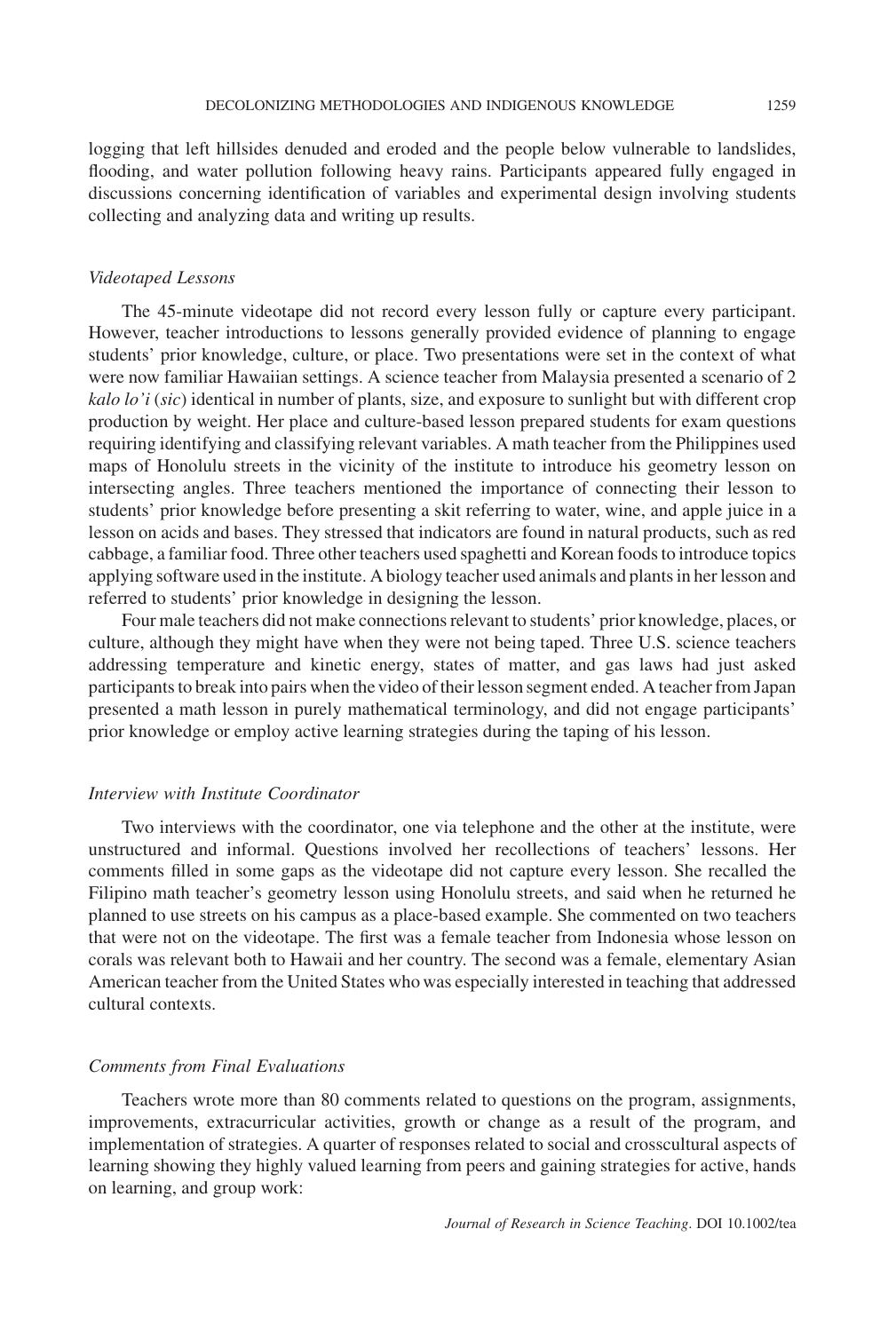I really enjoyed meeting and talking to teachers from around the U.S. and Asia. This was the richest part of the experience. I learned so much from my peers/colleagues here. They gave me a lot of concrete ideas and also got me thinking more globally about science/math education.

My world focus now can include Southeast Asia due to the connections with the teachers here. Previously, my world view was not so inclusive al all parts of Asia and I was more oriented to Europe when thinking about ''overseas.'' I felt so validated to work with \_\_\_\_\_ and other teachers who came to the institute when it came to teaching from experience, giving kids more hands on engagement of the material!

Seven responses, including the two above were related to the importance of culture in teaching and learning: ''I will add a culture component to my chemistry classes to make my class more relevant to my students, I can hardly wait to do the lesson \_\_\_\_\_ and I formed for the final project,'' ''Take time to plan good lessons where culture and humour is (sic) present.''

Three participants specifically mentioned the presentation on indigenous culture: ''The more time I spent in Hawaii, the more I came to appreciate Dr. Chinn's lessons and discussions. The idea of indigenous science is truly a rich one,'' ''I found the information on indigenous science especially fascinating," and " \_\_\_\_\_, Pauline and the Bishop were worth the trip all by themselves.''

Teachers enjoyed and valued place-based learning, ''Interesting, real original examples are the best teaching aids, even better at the original site,'' suggested longer and different field experiences, ''Perhaps also a trip into the mountains to the native rain forest?'' and planned to incorporate place-based activities into their teaching:

A visit to the Bishop Museum, the stream and Hanauma Bay gave me an opportunity to really understand the works of nature and I think these should be available for the next group of teachers! I would like to have more field trips so the students are exposed to actual happenings around them. Our students lack hands on but as the saying goes, ''When there's a will, there is a way!'' I would try my level best to bring my students back to Nature at least three or more times in a year.

# An Indonesian Biology Teacher's E-mail

A key idea that participants took from science sessions was the ethical relationship between humans and the natural world and the role of embodied, active learning that supports knowledge oriented to sustainability. Three years later, I contacted three teachers who had developed placebased lessons to ask if they had followed up on their ideas to shift teaching into her students' lived environment. The teacher from Indonesia who presented a lesson on coral responded. An excerpt from her e-mail follows:

P: Have you followed up with some of the environmental science ideas in your own teaching?

A: No, not yet. But I'd love to know, and let me know what can I do about it. Because I'm a ''jobless'' now, I'm waiting for next month to pursue my master degree majoring ''education management.'' There, I hope I could find knowledge about how to educate, because my background was biology. And in the future, I have a dream to become a teacher trainer, sharing knowledge, and creating a local, needs-based curriculum for rural areas in Indonesia. If you look at the map, we're the maritime country, but we don't have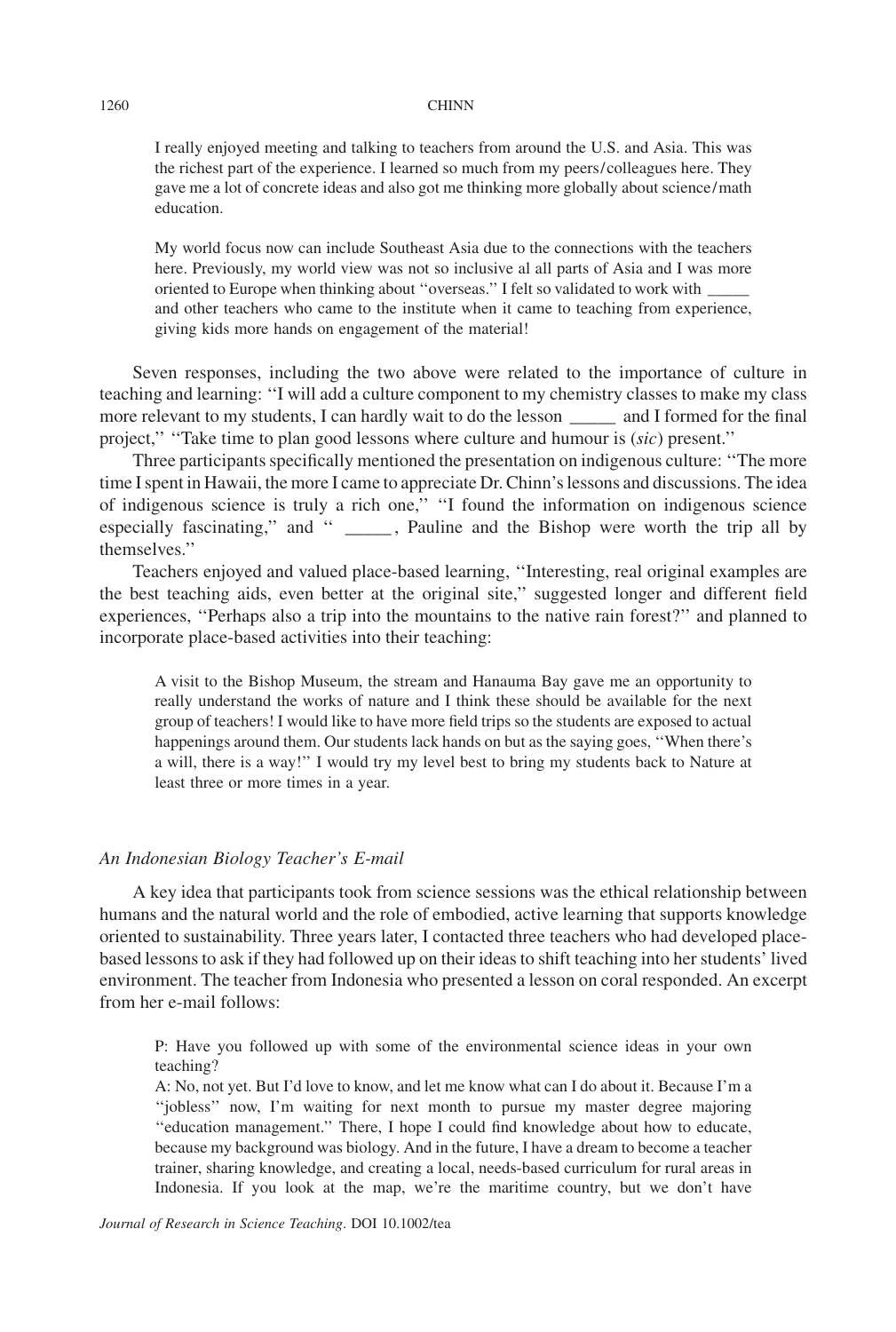curriculum to develop the student skills about how to hatch fish, how to plant algae, etc. What they have been learning at school is the regular, high standards, biology, physics, chemistry, those sucks, boring, don't have any use, and caused the frustration to the kids. And believe me you have a contribution in bearing those thoughts into my mind. When I saw you guys spend a lot of time, making a field trip to the Hawaiian village, and learn their wisdom. Thank you for any help you can provide. Thank you for contacting me, for listening to my ''burden'' also.

### Discussion

Each section below addresses one of three questions explored in the study.

How Would Teachers Evaluate Traditional/Indigenous Knowledge and Its Role in Curriculum before and after Exposure to Native Hawaiian Practices Oriented to Sustainability?

The results suggest that professional development designed from a critical Habermasian perspective enabled Western-trained science and mathematics teachers to connect their cultural and personal experiences to critical analysis of curriculum and pedagogy. Decolonizing methodologies supported collaborative action research and discussion leading to teachers' awareness of the way mainstream science curricula omits and thus marginalizes local, traditional, and indigenous knowledge. The presentation connecting Hawaiian practices oriented to sustainability to Western science concepts and terminology, for example, biosphere, hydrosphere, atmosphere, apparently provided an example that empowered teachers, especially those in the roles of administrators of science and mathematics departments to speak of the values of traditional and indigenous practices. Writings by Asian teachers that initially dismissed or devalued traditional practices shifted to critique of the dominance of Western science and marginalization of other ways of understanding the world.

The Malaysian Chinese deputy head first positioned indigenous and Western science as completely separated, with science in the superior position: ''Science has no or little place in (the lives of) indigenous people... The role it has in science curriculum is erroneous.'' After the presentation he recognized that indigenous knowledge could contribute ethical and ecosystems perspectives to science curriculum: ''It is about a balance between the mountain, the land and the sea—a diverse ecological balance. The role it has in science curriculum is to do things correctly and show the ways and means to sustain modern life.''

The Japanese director's initial writings about people seeing ''2,000,000 gods'' in rocks, trees, and mountains could be interpreted negatively from a Western science perspective. After the presentation his writing becomes more critical, suggesting Westernization separated people from indigenous beliefs and practices connecting them to their environment in a spiritual, ethical relationship. His comments to the effect that ''respect to the Nature (sic) was gone'' and ''Gods are gone'' while Japan industrialized to catch up with the West and ''Gods came back through education'' after Japan suffered from air pollution presents indigenous values and practices as a solution to foreign ills. Further comments that ''professional people, carpenters, engineers, mechanics'' still use ''traditional and very practical math and science which is not taught in school'' suggest that he thinks the national curricula should include ''very practical,'' ''very interesting'' indigenous math and science.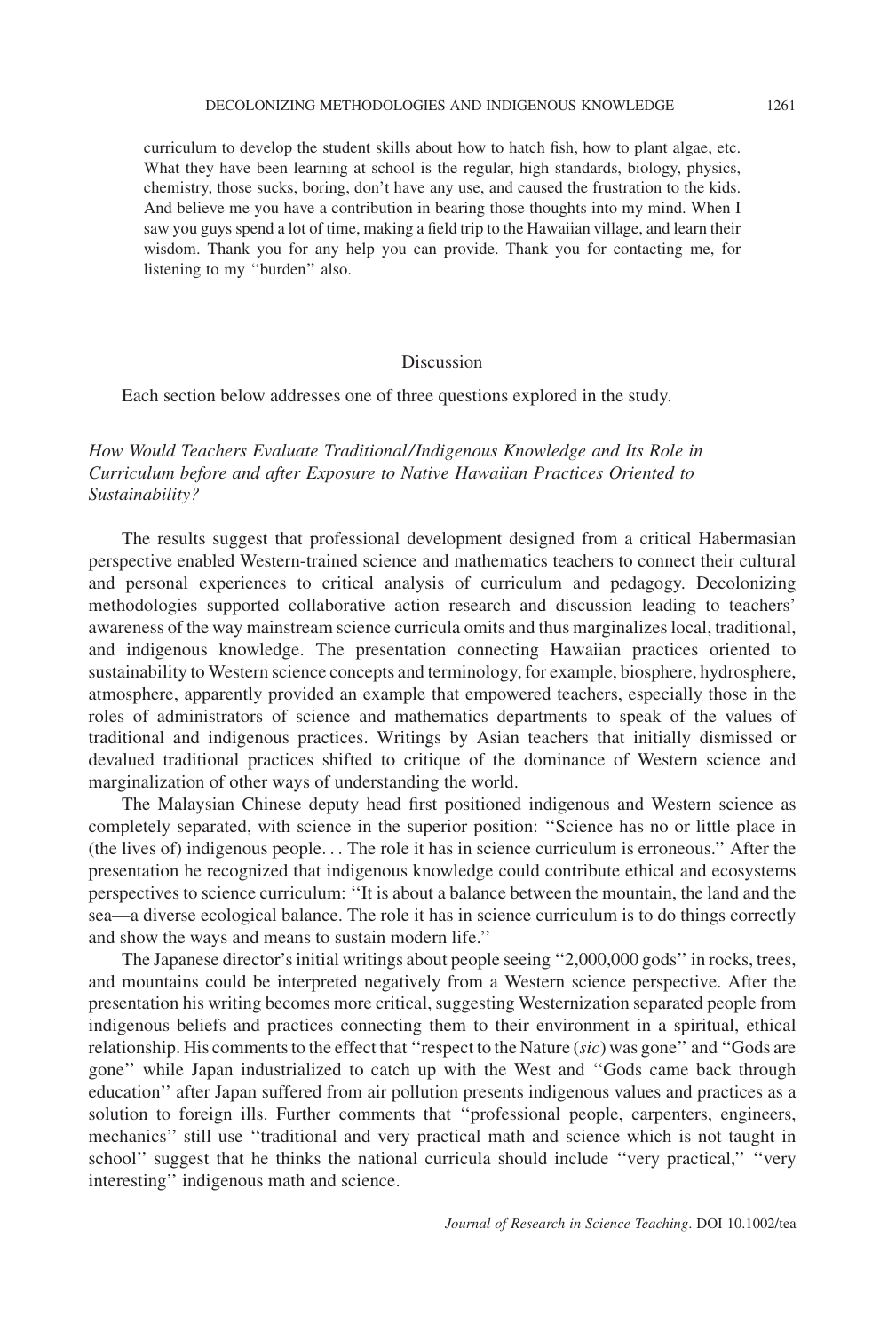Participants' pre–postintervention writings and group conclusions about the need to recognize and respect the culture of indigenous people indicate applying Habermas' communication theory of cognitive rational discourse raised awareness of power–knowledge contexts shaping school-based knowledge and values. Beyond simply recognizing the overlaps between indigenous and Western science knowledge and practices that likely helped to legitimize the inclusion of nonmainstream knowledge in the curricula, final writings expressed an explicitly ethical stance. From a Habermasian perspective that critiques positivism and scientism's assumption that ''valid human knowledge is restricted to empirically testable propositions arrived at through disinterested, value-free inquiry'' (p. 17, Grady & Wells, 1985), the group's explicit inclusion of ethical and normative statements suggests the importance of intersubjective agreement obtained through ''cognitive rational discourse... oriented toward truth but drop[ping] the fiction of impersonality that scientific and technical discourse maintain'' (p. 8, Grady & Wells, 1985).

# Would There Be Evidence of Transformative Learning Defined as Interest in Developing Place-Based Curriculum Relevant to Environmental Issues?

As teachers shared personal stories about their lives and reached agreement on the wisdom and ethics of traditional and indigenous practices, they expressed many of the elements of transformative environmental learning listed by Hall (2004) including a sense of place, connecting with nature; revitalization of traditional and indigenous knowledge, learning from elders, and understanding of power–knowledge relationships. The 2-day workshop concluded with discussions on ways to bring specific environmental issues in their lifeplaces into their teaching.

This suggested applying Habermas' theory of communicative action leading to ''intersubjective agreement... among rational, autonomous, responsible individuals'' (p. 1, Grady & Wells, 1985) provided a context for these teachers to bring their personal experiences and cultural values to critiques of received curricula and discussions of power–knowledge relationships in their schools and communities. This critical first step, the recognition of the social contexts of supposedly objective science, discouraged in Western positivist thinking, reframed their perspectives on curriculum and pedagogy by extending the purposes of science education to serving the common good. The place and problem-based science and mathematics curricula they spoke of developing would connect meaningfully to their own and students' lives, respect alternate ways of knowing, and support critical environmental literacy oriented to long-term sustainability.

An Indonesian teacher's e-mail 3 years after the workshop indicates that professional development incorporating indigenous perspectives oriented to sustainability provided a model she could translate to science curricula relevant to Indonesian settings. Her ''burden,'' the inability to teach what she recognizes as meaningful science for students and their communities, indicates the symbolic violence that silences and disempowers science teachers as curriculum developers. Her comment that ''the regular, high standards, biology, physics, chemistry, those sucks, boring, don't have any use, and caused the frustration to the kids'' echoes research in the United States that found ''only about a third of lessons nationally are likely to have a positive impact on student understanding of mathematics/science concepts, and 16% are likely to have a negative effect'' (p. 42, Weiss, Pasley, Smith, Banilower, & Heck, 2003, cited by Elmesky & Tobin, 2005, p. 808).

In the debate on national education policies oriented to globalization and teachers' desires to address culture and place-based environmental literacy, teachers are aligned with calls by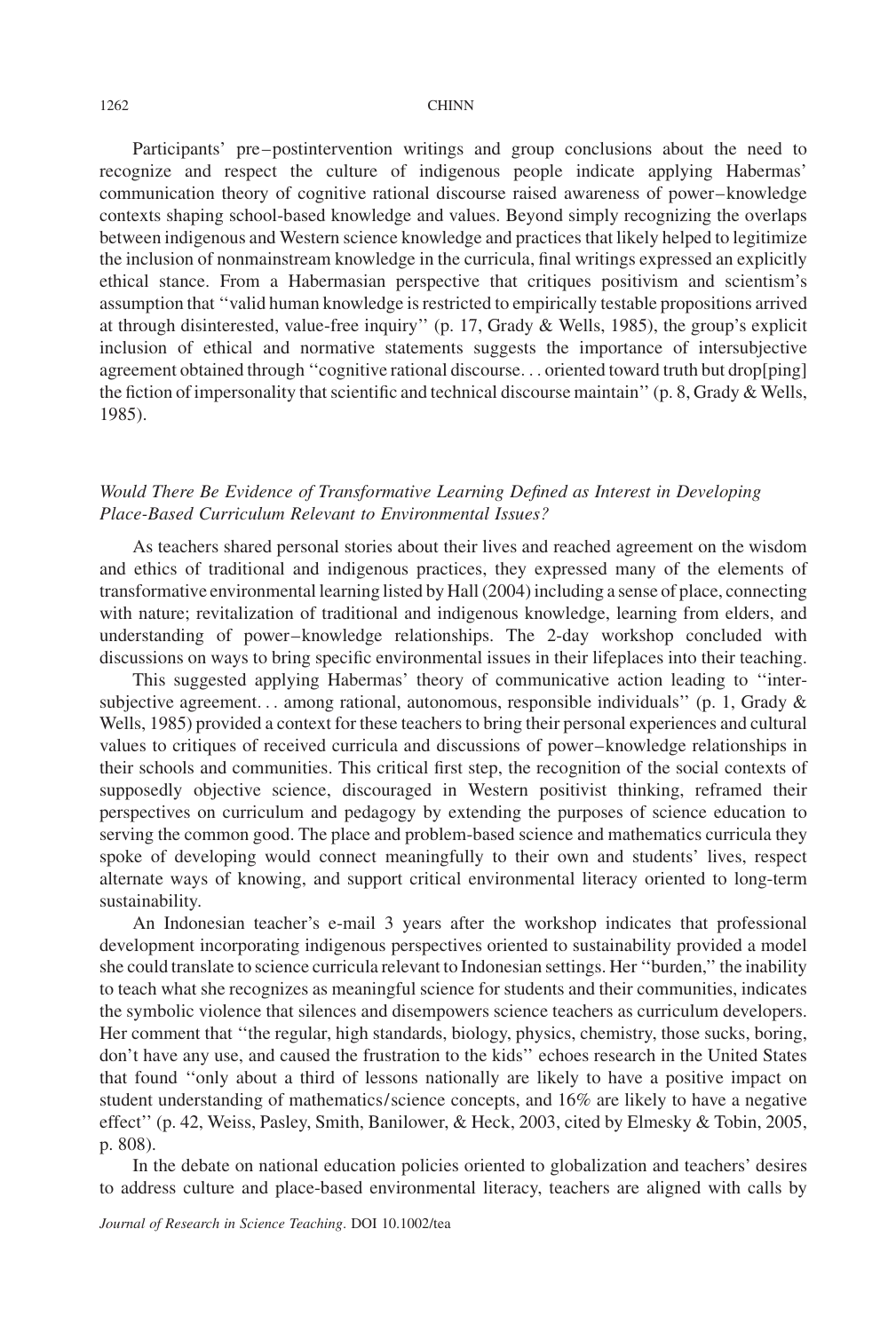the U.S. Global Change Research Program (www.usgcrp.gov/usgcrp/ProgramElements/human. htm) for research that:

Add[s] to an understanding of how humans contribute to changes in the global environment—why some societies are more resilient and others are more vulnerable to change, and how attributes of social and economic organization can make it either easier or more difficult to mitigate and to adapt to global environmental change.

# Would Place, Culture, and Prior Experience Figure in Their Lessons and Evaluations?

The videotaped lessons and interviews with the coordinator showed that a majority of teachers were explicitly using strategies to engage students' prior experiences and knowledge in their lessons. Written evaluations emphasized the value of learning from others' experiences—a fourth of all comments were related to social contexts of learning, and two participants rated the opportunity to learn from culturally diverse peers as the best part of the institute. The recognition of the importance of engaging prior knowledge, if applied in their own teaching would help to connect students' lives to their learning of science and mathematics.

Teachers rated the field and place-based components of the institute very highly. A majority of teachers wanted to extend opportunities for personal place-based learning; one strongly expressed her determination to include field-based learning activities in her future instruction.

A third of the teachers commented on the importance of culture in teaching and learning. Teachers were focused on acquiring strategies to engage and interest students in their learning and thus valued hands-on, cooperative, place, and culture-based strategies. Minilesson presentations did not contain the explicitly critical, place-based aspects of their discussions from the second day of the science workshop, perhaps because they were developed by teams of teachers from different places with different environmental issues. In my work with EDCS 433 teachers, planning for place-based learning required multifaceted considerations spanning policy issues related to field trips, safety, access, and school resources to collaborations with researchers to develop research and reporting protocols. Only long-term access to their programs enabled me to follow and in many cases, support the development of community-based science programs (Chinn, 2006, in press b).

It can be concluded from evaluations, lesson observations, coordinator interviews, and an email 3 years after the workshop that most participants took the necessary first steps of connecting students' prior knowledge to math and science topics and connecting topics to familiar contexts and places towards the larger project of developing place-based lessons oriented to active environmental literacy.

### Implications for Practice

Professional development that prepares science teachers to locate inquiry-based science in their students' lives and communities addresses science teaching standards, research on learning in science (NRC, 1996, 2005), research on diversity of successful learners (Sternberg, 2003), and recommendations by indigenous science educators (Gitari, 2006; Kawagley, 1999). It suggests that science teacher education incorporate active learning situated in contexts and issues that recognize personal, sociocultural, and ethical contexts of science. Researching cultural aspects of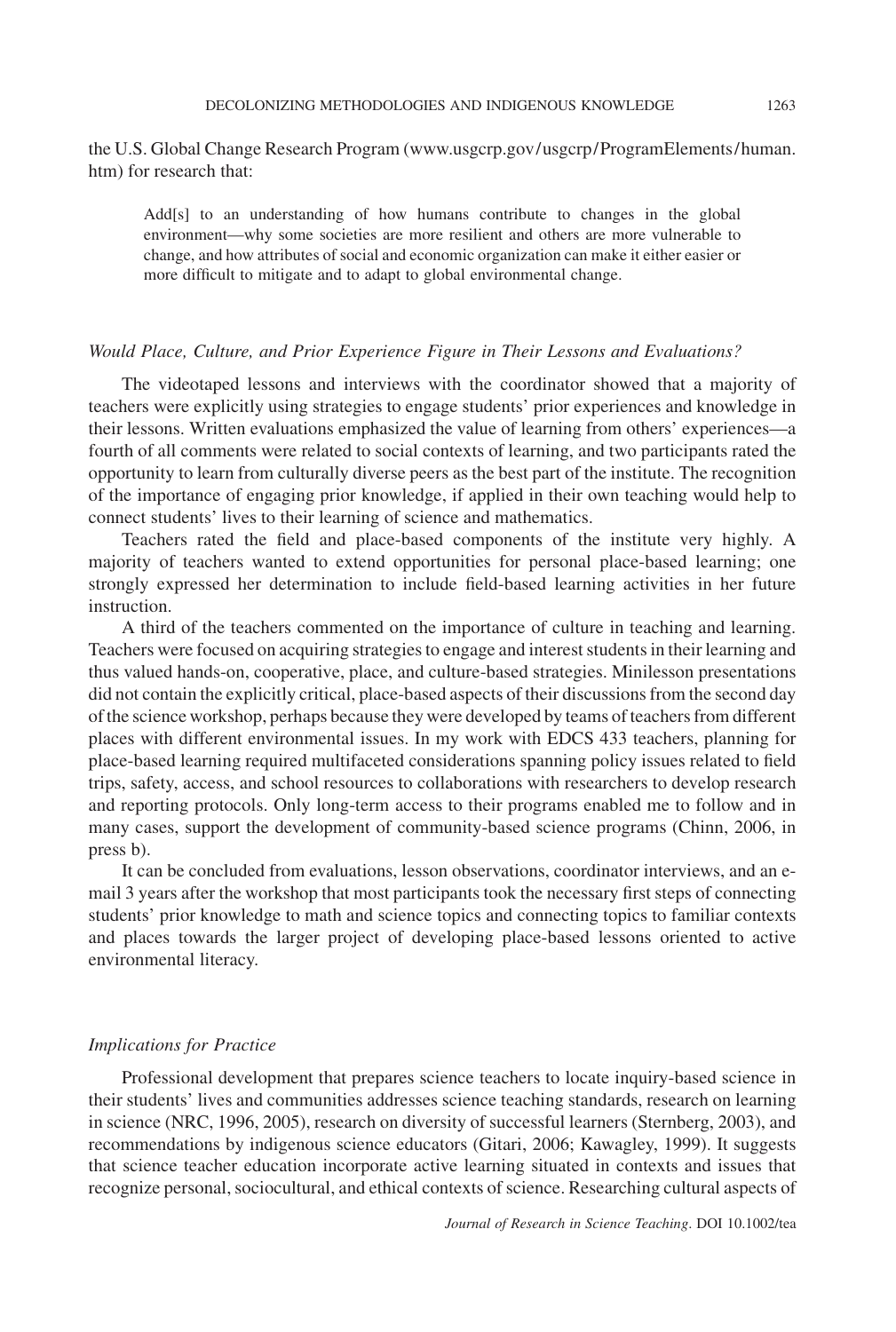sustainability supports the inclusion of indigenous, traditional, and local knowledge in science and science teacher education, increasing teacher agency, knowledge diversity in science, and the participation of underrepresented minorities (Chinn, 2006, in press b; Manuelito, 2003). Cultural production by teachers and students and the role of ethics and praxis in science learning are areas of active theorizing and research (Barton, Aikenhead, & Chinn, 2006; Brown, 2006; Buxton, 2006; Chinn, 2006, in press a, in press b; Chinn, Hand, & Yore, in press; Elmesky & Tobin, 2005; Furman & Barton, 2006; Roth, in press).

Preparing teachers to develop locally relevant, inquiry-based lessons may be challenging in a climate of test-based accountability, but research shows teacher job satisfaction increases with greater autonomy (National Center for Educational Statistics, 1997), and that students are empowered in science, gain inquiry skills, and show gains in knowledge with inquiry-based instruction (O'Neill & Polman, 2004; Tal, Kajcik, & Blumenfel, 2006). Locating science learning in students' lives and worlds supports the goal of educating a scientifically literate society able to participate in decision making in an increasingly complex and interdependent world.

# Conclusion

At the start of the professional development institute, Asian participants from Asian nations tended to perceive indigenous knowledge more negatively than participants from the United States. Presenting indigenous Hawaiian practices and values as a cultural model oriented to sustainability led to a shift toward cultural respect and articulation of an environmental ethic. Decolonizing methodologies that engaged participants in cycles of collaborative action research and open communication led to recognition of the sociopolitical contexts that shape science and mathematics curricula. Discussions of participants' lifeplaces led to a critique of the lack of connection between Western Modern test-driven science and mathematics curricula and environmental problems affecting their lives and communities. Participants recognized that powerful interests lay behind globalization, exploiting of natural resources, national curricula, and marginalization of indigenous, traditional, and local knowledge and practices.

Critical views of test-driven, national curricula led to discussions of place-based curricula involving research to understand and address environmental issues. Final lessons were not explicitly critical but incorporated students' prior knowledge, familiar places, and elements of indigenous practices as the context for math and science learning. These professional development outcomes suggest the potential of critical methodologies to support transformative learning reconnecting Western Modern Science to culture, place, and community. For some of the 19 international science and mathematics teachers and administrators, a new respect for indigenous culture was a first step in that direction. For an Indonesian biology teacher, a critical perspective impels her repositioning as a teacher educator and developer of science curricula relevant to the needs of her country's rural communities.

The author acknowledges the insightful comments of anonymous reviewers, the participants in the Summer Institute, and the assistance of Terrina G. Wong, Program and Outreach Specialist, Wo International Center, Punahou School. This article extends the first year study ''Developing a sense of place and an environmental ethic: A critical role for Hawaiian/Indigenous science in teacher education?'' presented at the 2004 National Association for Research in Science Teaching Annual International Conference, Vancouver, BC.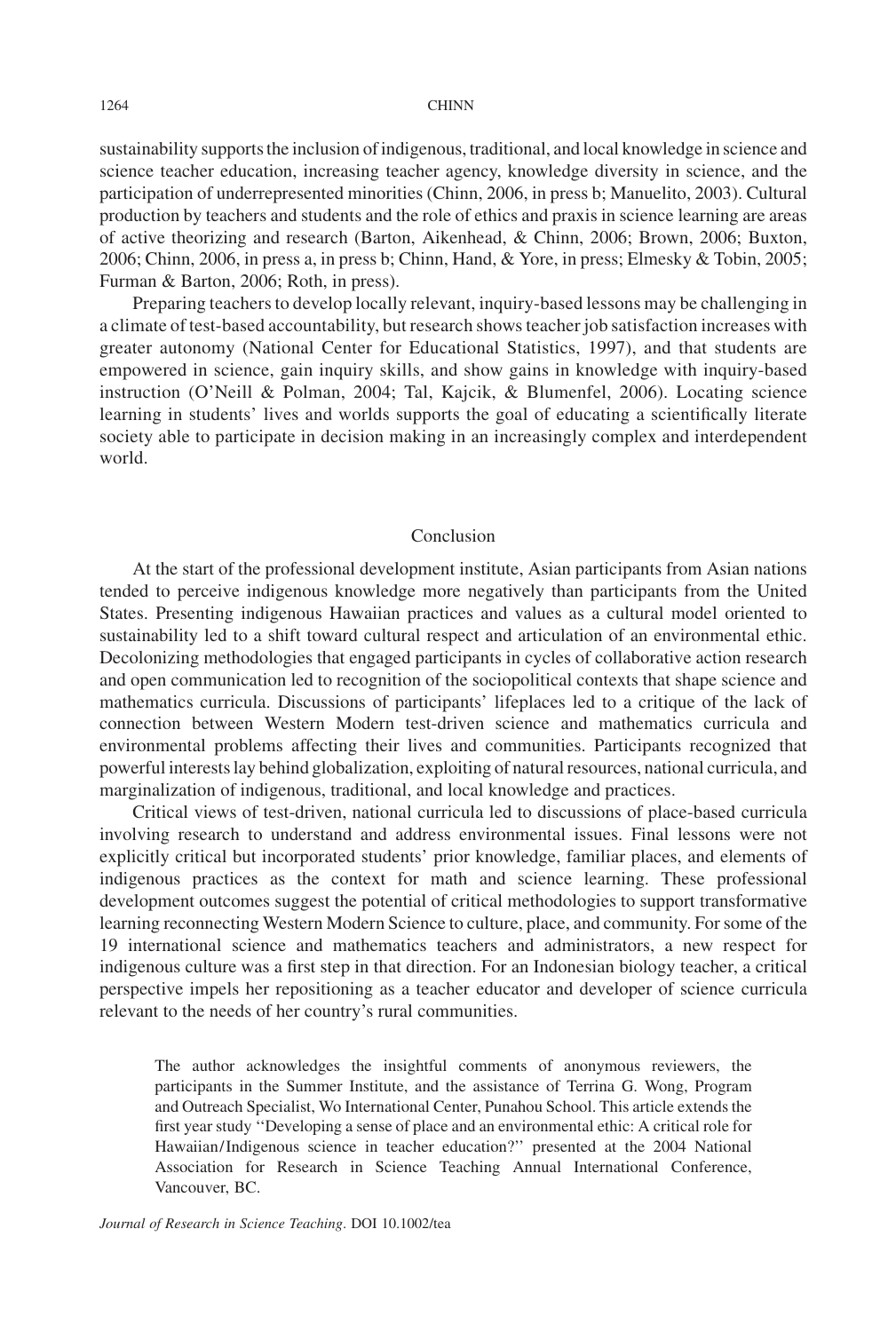### References

Abbott, I. (1992). Lâ´au Hawai'i: Traditional Hawaiian uses of plants. Honolulu: Bishop Museum Press.

Barton, A., Aikenhead, G., & Chinn, P. (2006). Forum: Preparing science teachers for culturally diverse students: Developing cultural literacy through cultural immersion, cultural translators and communities of practice. Culture Studies of Science Education, Online July 21.

Bazerman, C. (1988). Shaping written knowledge: The genre and activity of the experimental article in science. Madison. WI: University of Wisconsin Press.

Bourdieu, P., & Passeron, J.-C. (1977). Reproduction in education, society, and culture. London: Sage.

Bourdieu, P., Passeron, J.-C., & de St. Martin, M. (1994). Academic discourse: Linguistic misunderstanding and professional power. Stanford: Stanford University Press.

Brown, B. (2006). ''It isn't no slang that can be said about this stuff'': Language, identity, and appropriating science discourse. Journal of Research in Science Teaching, 43, 96–126.

Buxton, C. (2006). Creating contextually authentic science in a ''low-performing'' urban elementary school. Journal of Research in Science Teaching, 43, 695–721.

Cajete, G. (1986). Motivating American Indian students in science and math. Retrieved September 5, 2006 from http:/ /www.ericdigests.org/pre-929/indian.htm

Cajete, G. (Ed.). (1999). A people's ecology: Explorations in sustainable living. Santa Fe, NM: Clear Light Publishers.

Cajete, G. (2000). Native science: Natural laws of interdependence. Santa Fe, NM: Clear Light Publishers.

Chinn, P. (1999). Isabella Aiona Abbott and the education of minorities and females. Teaching Education, 10, 155–167.

Chinn, P. (2006). Preparing science teachers for culturally diverse students: Developing cultural literacy through cultural immersion, cultural translators and communities of practice. Culture Studies of Science Education, Online July 21.

Chinn, P. (in press a). Comments on Agency and Passivity by Wolff-Michael Roth. In A. Rodriguez (Ed.), The multiple faces of agency: Innovative strategies for effecting change in urban school contexts. Rotterdam: Sense Publishers.

Chinn, P. (in press b). Connecting traditional ecological knowledge and western science: The role of Native Hawaiian teachers in sustainability science. In A. Rodriguez (Ed.), The multiple faces of agency: Innovative strategies for effecting change in urban school contexts. Rotterdam: Sense Publishers.

Chinn, P., Hand, B., & Yore, L. (in press). Culture, language, knowledge about nature and naturally occurring events, and science literacy for all: She says, he says, and they say. In special issue L1—Educational Studies in Language and Literacy.

Chinn, P., & Sylva, T. (2000). *Malama i ka'aina*: Using traditional Hawaiian and modern environmental practices to develop standards-based K–12 science curricula for teachers of Hawaiian and part-Hawaiian students. Award from the Consortium for Hawai'i Ecological Education, under the U.S. Department of Education, Native Hawaiian Education Act.

Chinn, P., & Sylva, T. (2002). Pikoi ke kaula kualena, Focus on the essential core: Developing culturally relevant, standards-based science curricula for teachers of Hawaiian and part Hawaiian students. Award from the Consortium for Hawai'i Ecological Education, under the U.S. Department of Education, Native Hawaiian Education Act.

Cohen, L., Manion, L., & Morrison, K. (2000). Research methods in education (5th Ed). London: Routledge Falmer.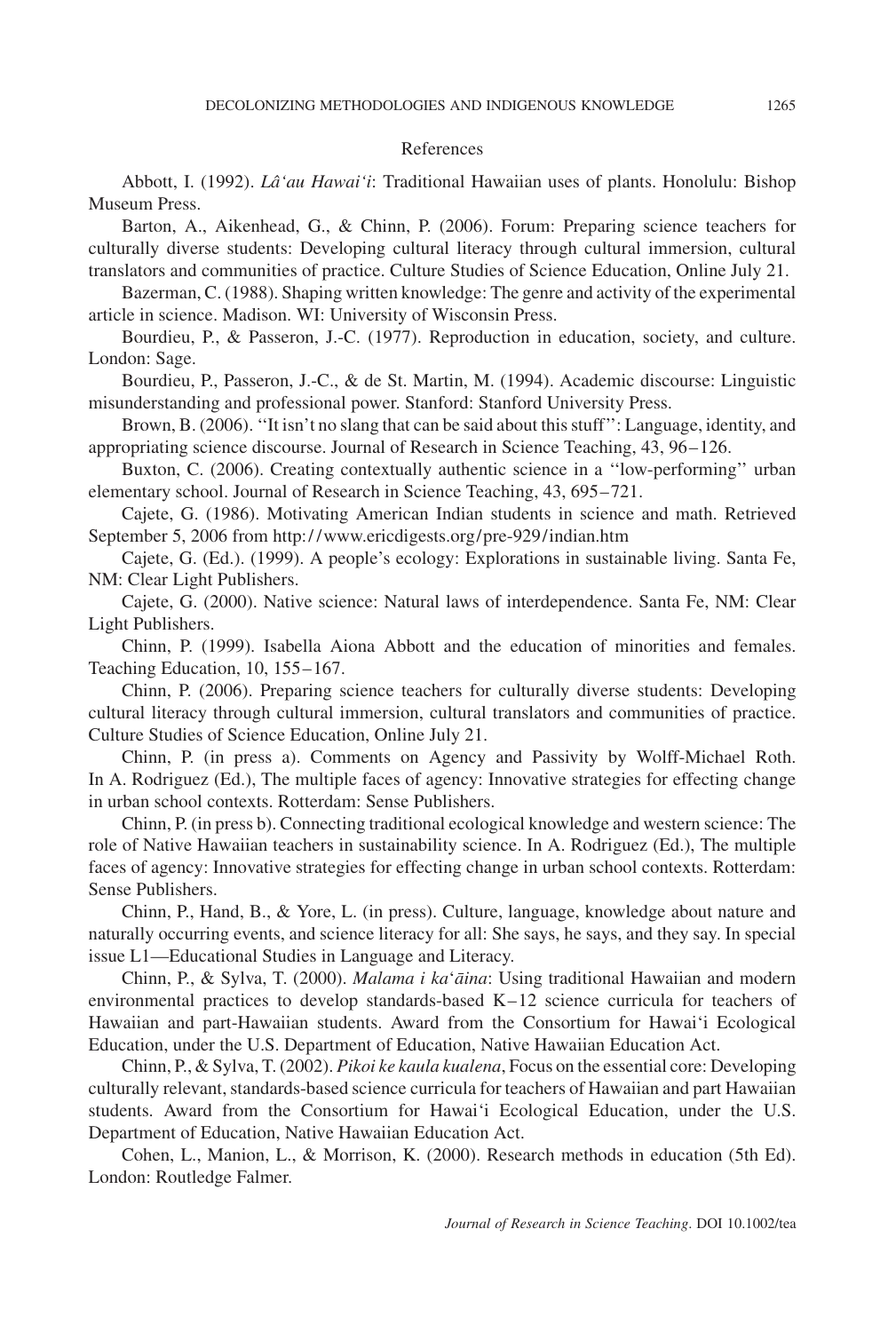Cole, M. (1996). Cultural psychology: A once and future discipline. Cambridge: Harvard University Press.

Daily, G. (2003). What are ecosystem services? In D. Lorey (Ed.), Global environmental challenges for the twenty-first century: Resources, consumption and sustainable solutions (pp. 227–231). Lanham, MD: SR Books.

Disinger, J., & Roth, C. (2003). Environmental Literacy. Retrieved September 5, 2006 from the Eric/Clearinghouse for Science, Mathematics, and Environmental Education Web site: http:/ / www.stemworks.org/digests/dse92-1.html

Elmesky, R., & Tobin, K. (2005). Expanding our understanding of urban science education by expanding the roles of students as researchers. Journal of Research in Science Teaching, 42, 807–828.

Fain, S. (2004). The construction of public space. In D. Callejo Perez, S. Fain, & J. Slater, (Eds.), Pedagogy of place: Seeing space as cultural education. (pp. 9–33). New York: Peter Lang.

Furman, M., & Barton, A. (2006). Capturing urban student voices in the creation of a science mini-documentary. Journal of Research in Science Teaching, 43, 667–694.

Gee, J., Hull, G., & Lankshear, C. (1996). The new work order: behind the language of the new capitalism. Boulder, CO: Westview Press.

Gitari, W. (2006). Everyday objects of learning about health and healing and implications for science education. Journal of Research in Science Teaching, 43, 172–193.

Gould, S. (1993). American polygeny and craniometry before Darwin: Blacks and Indians as separate, inferior species. In S. Harding (Ed.), The racial economy of science: Toward a democratic future (pp. 84–115). Bloomington, IN: Indiana University Press.

Grady, H., & Wells, S. (1985). Toward a rhetoric of intersubjectivity: Introducing Jurgen Habermas. JAC 6 (1985–6). Retrieved September 1, 2006 from the JAC Web site: http:/ / jac.gsu.edu/jac/6/Articles/3.htm

Greenfield-Arambula, T. (2005). The research lens on multicultural science teacher education: What are the research findings, if any, on major components needed in a model program for multicultural science teacher education? Paper presented at the NARST Annual International Conference, Dallas, April 4–7.

Gruenewald, D.A. (2003). The best of both worlds: A critical pedagogy of place. Educational Researcher, 32, 3–12.

Haas, M. (1992). Institutional racism: The case of Hawaii. Westport, CT: Praeger Press.

Habermas, J. (1981). The theory of communicative action. London: Beacon Press.

Hall, B.L. (2004). Towards transformative environmental adult education: Lessons from global social movement contexts. In D.E. Clover (Ed.), Global perspectives in environmental adult education (pp. 169–191). New York: Peter Lang.

Hawai'i Teacher Standards Board: Empowering teachers through excellence. Retrieved September 5, 2006 from the Hawai'i Teacher Standards Board Web site: http:/ /www.htsb.org/ standards/teacher\_standards/teacher\_index.html

Human Dimensions of Global Change. Retrieved September 5, 2006 from the US Climate Change Science Program/US Global Change Research Program Web site: http:/ /www.usgcrp. gov/usgcrp/ProgramElements/human.htm

Kanahele, G. (1986). Ku kanaka stand tall: A search for Hawaiian values. Honolulu: University of Hawai'i Press.

Kanaiaupuni, S., & Ishibashi, K. (2003). Left behind? The status of Hawaiian students in Hawai'i public schools. PASE Report 02-02:13. Retrieved September 6, 2006 from the Kamehameha Schools Web site: http:/ /www.ksbe.edu/pase/pdf/Reports/K-12/02\_ 03\_13.pdf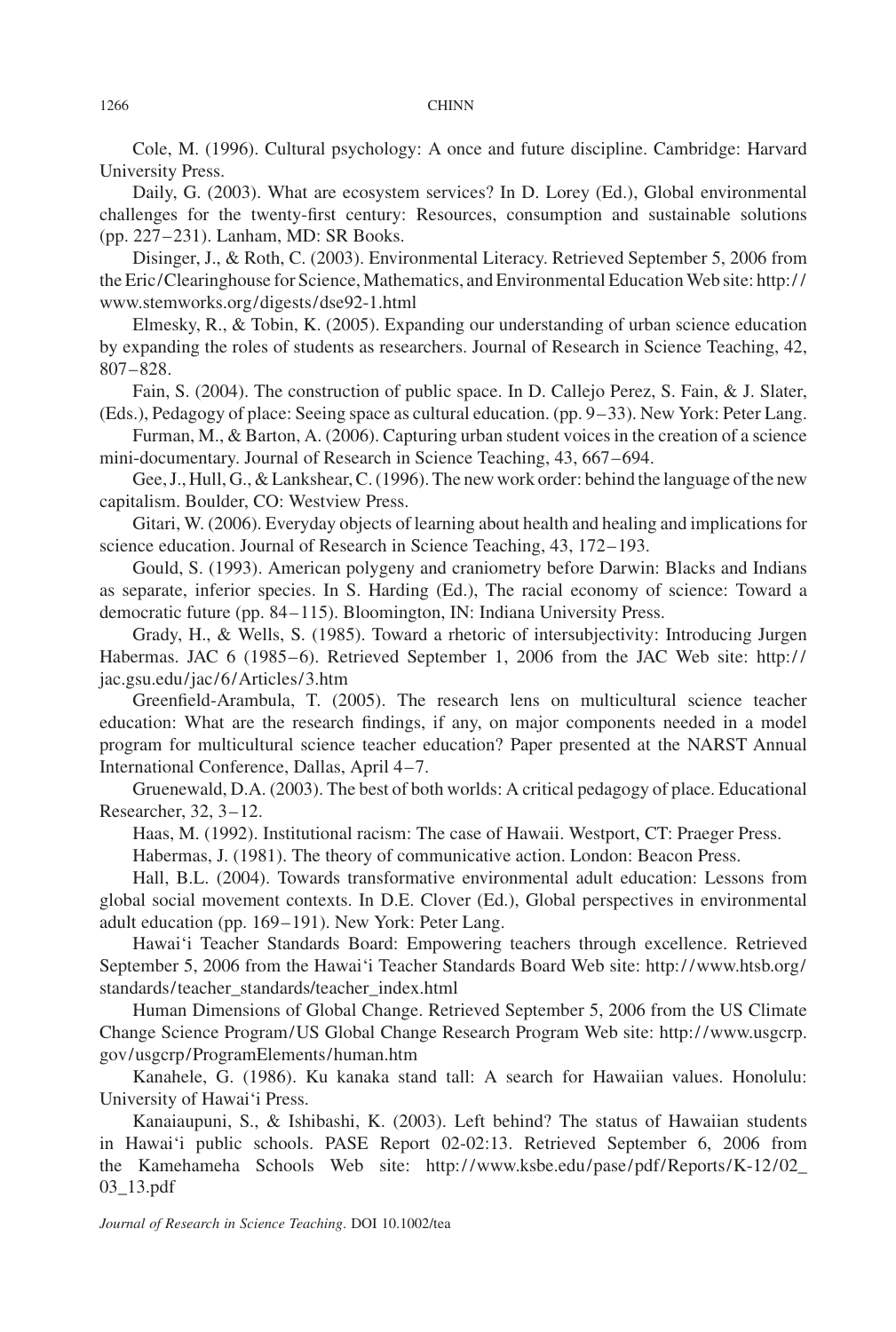Kawagley, O. (1999). Alaskan Native Education: History and adaptation in the New Millenium. Journal of American Indian Education, 39, 1. Retrieved September 5, 2006, from the Alaska Native Knowledge Network Web site: http:/ /www.ankn.uaf.edu/Curriculum/Articles/ OscarKawagley/yer.html

Kawagley, O. (2001). Living voice/voces vivas, profiles. Oscar Kawagley, Vol 2, Track 5. Smithsonian National Museum of the American Indian, August 2001. Retrieved March 10, 2005 from the Smithsonian National Museum of the American Indian Web site: http:/ /www.nmai. si.edu/livingvoices/html/eng\_vol2.html

Kawakami, A., & Aton, K. (2000). Ke A 'o Hawai'i (critical elements for Hawaiian learning): Perceptions of successful Hawaiian educators. Pacific Education Research Journal, 11, 53–66.

Lave, J., & Wenger, E. (1991). Situated learning: Legitimate peripheral participation. Cambridge: University of Cambridge Press.

Manuelito, K. (2003). Building a Native teaching force: Important considerations. Eric Digest EDO-RC-03-9. Retrieved October 5, 2006 from the ERICDigests.Org Web site: http:/ / www.ericdigests.org/

Mapping Human Impacts on the Biosphere. Retrieved August 10, 2005 from the United Nations Environment Programme Web site: http:/ /www.globio.info/

National Center for Educational Statistics. (1997). Job satisfaction among America's teachers: Effects of workplace conditions, background characteristics, and teacher compensation (NCES 97-471). Retrieved October 1, 2006 from Institution of Education Sciences Web site: http:/ /nces.ed. gov/pubs97/web/97471.asp

National Research Council. (1996). National Science Education Standards. Retrieved September 5, 2006 from the National Academies Press Web site: http:/ /www.nap.edu/ readingroom/books/nses/html/3.html

National Research Council. (2005). How students learn: History, mathematics, and science in the classroom. Washington, DC: National Academies Press.

Nisbett, R. (2003). The geography of thought: How Asians and Westerners think differently... and why. New York: The Free Press.

O'Neill, D., & Polman, J. (2004). Why educate ''little scientists?'' Examining the potential of practice-based scientific literacy. Journal of Research in Science Teaching, 41, 234–266.

Orr, D. (1992). Environmental literacy: Education as if the earth mattered. Twelfth Annual E.F. Schumacher Lectures October 1992, Great Barrington, MA.

Palumbi, S. (2001). Humans as the world's greatest evolutionary force. Science 293, 1786– 1790.

Powell, J., & Moody, H. (2003). The challenge of Modernity: Habermas and critical theory. Theory and Science. Retrieved September 1, 2006 from the ICAAP Web site: http:// theoryandscience.icaap.org/content/vol4.1/01\_powell.html

Pukui, M. (1983). Olelo no'eau: Hawaiian proverbs and poetical sayings. Honolulu: Bishop Museum Press.

Pukui, M., Elbert, S., & Mookini, E. (1974). Place names of Hawai'i (rev. ed.). Honolulu: University of Hawaii Press.

Roth, W.-M. (in press). Agency and passivity. In A. Rodriguez (Ed.), The multiple faces of agency: Innovative strategies for effecting change in urban school contexts. Rotterdam: Sense Publishers.

Smith, G. (2003). Indigenous struggle for the transformation of education and schooling. Keynote address to the Alaskan Federation of Natives Convention. Anchorage, Alaska, October.

Smith, L. (1999). Decolonizing methodologies: Research and indigenous peoples. New York: Zed Books Ltd.